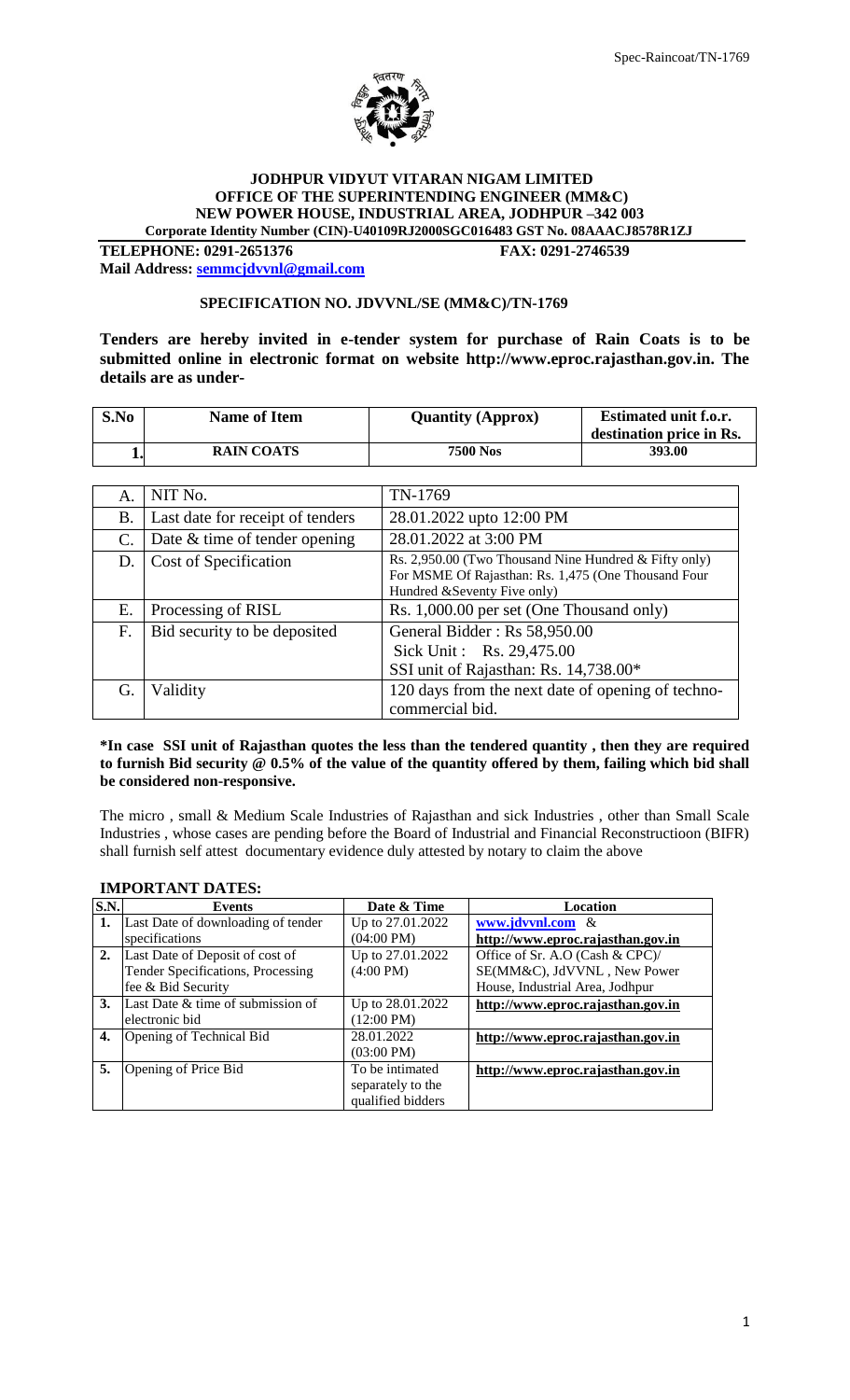| Section-I                | Instructions to bidders                                                   |                                                             |
|--------------------------|---------------------------------------------------------------------------|-------------------------------------------------------------|
| Section-II               | <b>General Conditions of Contract</b>                                     |                                                             |
| Section-III              | <b>Technical Specification</b>                                            |                                                             |
| Schedule-I               | Schedule of Requirement                                                   |                                                             |
| Schedule-II              | Price                                                                     |                                                             |
| Schedule-III             | <b>Details of Standards</b>                                               |                                                             |
| Schedule-IV              | <b>BOO</b> (Price Schedule)                                               | To be submitted online                                      |
| Schedule-IV-A            | Details of tendered quantity, quantity offered                            | The bidder is required to justify                           |
|                          | along with justification with reference to<br>Qualifying Requirement.     | offered<br>quantity<br>as<br>per<br>Qualifying Requirement. |
| Schedule V               | Technical<br>Guaranteed<br>Departure<br>from<br>Particulars               |                                                             |
| Schedule V A             | Guaranteed Technical Particulars of Rain coats                            |                                                             |
| Schedule VI A            | Departure from the requirement of Technical<br>Specification.             |                                                             |
| Schedule VI <sub>B</sub> | Departure from commercial terms & conditions<br>of specification          |                                                             |
| Schedule VII             | List of Past supplies.                                                    |                                                             |
| Schedule VIII            | Delivery schedule.                                                        |                                                             |
| Schedule IX              | List of equipment & technical hands available<br>with the tendering firm. |                                                             |
| Schedule X               | General Particulars about the bid in brief                                |                                                             |
| Schedule XI              | Format of Affidavit for Rajasthan MSME                                    |                                                             |
| General                  | Amendments in ITB & GCC                                                   |                                                             |
| Appendix-A               | Performa for Bank Guarantee in lieu of Bid                                |                                                             |
|                          | Security                                                                  |                                                             |
| Appendix-B               | Declaration by the bidder                                                 |                                                             |
| Annexure-A               | Self attested undertaking                                                 |                                                             |

#### INDEX

- 1. Tender documents will be made available on e-Tendering portal www.eproc.rajasthan.gov.in The bidders, in their own interest are requested to read very carefully the tender document before submitting the bid only through online on website [www.eproc.rajasthan.gov.in](http://www.eproc.rajasthan.gov.in/) . The bidders can download bid up to 04:00 p.m. one day prior to schedule date of opening of respective bid mentioned above documents and submit their bids online up to 12:00 p.m. on schedule of respective bid mentioned above.
- 2. Eligible bidders should submit their bid well in advance instead of waiting till last date JdVVNL will not be responsible for non-submission of bids due to any website related problems.
- 3. The cost of Tender specification **Rs. 2950/- / Rs. 1475/-(For MSME of Rajasthan)** (Non-Refundable) to be paid by Demand Draft in Favour of the Sr. Accounts officer(Cash & CPC), JdVVNL, Jodhpur and tender processing fees Rs. **1000/-** shall be payable by demand draft in favour of The Managing Director RISL, Jaipur ( Non- Refundable). The bidders are required to deposit all these payments in the office of the SE(MM&C), JdVVNL, Jodhpur up to 4.00 PM one day prior to date of tendering otherwise their bids are liable to be rejected.
- 4. The Bid Security amount (as applicable) to be paid by demand draft/banker's cheque in favour of SR.AO(CASH & CPC), JDVVNL, Jodhpur (Payable at jodhpur) 342003 **up to 4.00 p.m upto one WORKING day prior to schedule date of opening** of respective bid or Bank guarantee, in specified format, of a scheduled bank in favour of superintending Engineer (MM&C), JDVVNL, Jodhpur be deposited to the Sr. Accounts Officer (MM&C), JdVVNL, New Power House, Industrial Area,Jodhpur-342003 **up to 4.00 p.m. up to one WORKING day prior to schedule date of opening** of respective bid and obtain a receipt/acknowledgement thereof. No other mode of deposit shall be accepted. At the time of depositing the Bid Security amount or Bank Guarantee, the bidder shall also furnish self attested and duly attested by Notary, the documentary evidence of SSI/MSME unit of Rajasthan or of sick unit (as applicable) along with affidavit as per schedule XI on Non-Judicial Stamp of Rs. 100/-.

The Bank Guarantee against Bid Security be issued by Nationalized / Scheduled Bank. The same may be accepted after confirmation by issuing Bank. If any Bid Security Bank Guarantee not is proper format / not confirmed by the issuing Bank the same would not be accepted and the bidder would be immediately shorted out from bid process.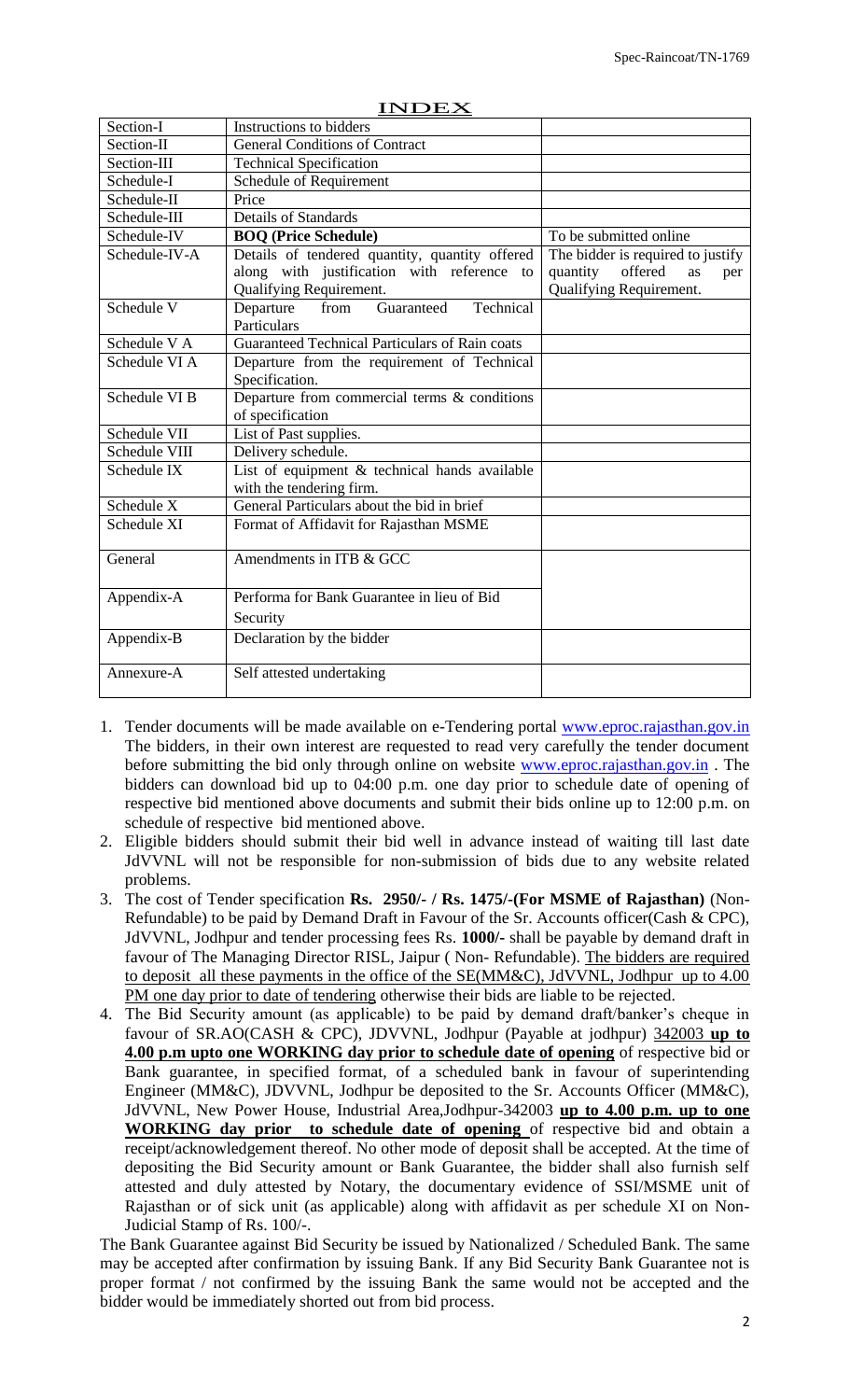

#### **SECTION-III**

# **TECHNICAL SPECIFICATION FOR SUPPLY OF RAINCOAT AGAINST TN -1769.**

#### **3.01 SCOPE:**

This specification covers the manufacture, testing, before dispatch and delivery at our stores of Rain Coat.

## **3.02 SCHEDULE OF TECHNICAL SPECIFICATION:**

Rain Coat should be in two half i.e. paint and jacket with cap of good quality and should be of khaki / dark green and synthetic type (not in cotton).The end of sleeves of jacket & paint bottom shall have elastic. The belt for tightening shall also be provided at the waist of paint (along with elastic) and at the bottom of jacket. Tenderer must mention the thickness of material used for manufacture of raincoat. It must have good quality of chain and button also. The Raincoat should have fixing arrangement of cap with jacket with chains. The Raincoat should have reflecting strip on back side and JdVVNL mark with reflecting properties on front side.

#### **Size of Jacket & Paint:**

- 1. Jacket- i. Length- 30 Inches
	- ii. Chest 56 Inches
- 2. Pant- Length- 42 Inches

#### **3.03 SCHEDULE OF REQUIREMENT:**

The approximate requirement of Raincoat is as under:

#### **Raincoat : 7500 Nos.**

This requirement is tentative and the purchaser may increase /decrease the net quantity to be purchased at the time of deciding the tender.

#### **3.04 GUARANTEED TECHNICAL AND OTHER PARTICULARS.**

The tenderer shall furnish complete guarantee and other particulars of material offered by him as per Schedule-V A.

#### **3.05 SAMPLES:**

Tenderers shall furnish one sample along with their tender for approval failing which their offer is liable to be ignored.

#### **3.06 INSPECTION AND TESTING:**

It shall be governed by the clause No. 1.27 of the General Condition of Contract and as per relevant GTP of P.O.

The supplier should satisfy themselves that the stores in accordance with the terms of the contract and fully confirm to required specifications by carrying out a through pre inspection of each quota before tending the same for inspection to the inspecting officer/inspecting agency nominated by the purchaser. Such pre inspection on the part of the suppliers would minimize the change of rejection in inspection.

The material shall be tested and inspected by an authorized inspecting officer / inspecting agencies nominated by the purchaser before dispatch. Samples shall be drawn for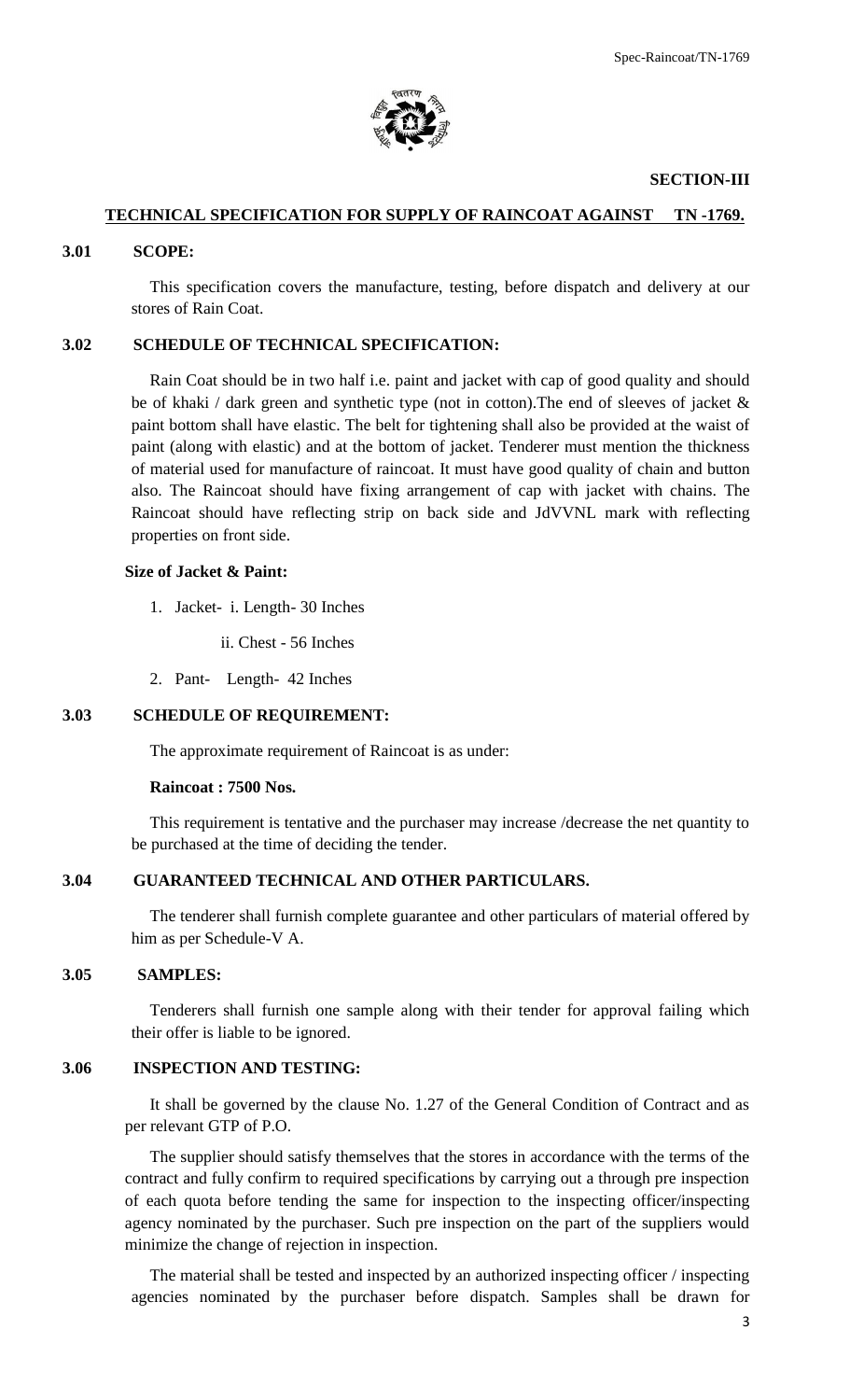inspection/testing as per provisions of the relevant IS/purchase order. The purchaser reserve the right to get the material tested in any testing laboratory before dispatch.

#### **3.07 PREFERENCE:**

The offers of standard make and the manufacture shall be accepted with ISI mark Raincoat. Shorter delivery period shall be preferred.

#### **3.08 AUTHORIZATION CERTIFICATE:**

In case the bidder themselves is not manufacturer of the item then they have to furnish an authorization letter from the manufactures confirming that you are the authorized dealer / sole distributor / sole selling agent in the region and you are authorized to quote on their behalf shall be enclosed along with tender offer. In case of offering an imported brand a letter from the manufacturer confirming that you are their authorized representative in the country and authorized to quote on their behalf shall be enclosed along with tender offer.

# **3.09 DELIVERY:**

Delivery of ordered material should commence within one month from the date of receipt of detailed purchase order and shall be completed within Two Month thereafter at equal monthly rates. However you can offer the material even earlier. The month of commencement and completion of supply should be expressed precisely.

#### **3.10 PRICES:**

The prices shall be quoted in Rs. per unit on F.O.R. destination basis in the manner detailed in schedule of Prices (BOQ) indicating details of ex-works price, freight & Insurance charges and GST for delivery at our stores

The bidder must quote prices on "FIRM" price basis.

## **3.11 DEPARTURE FROM SPECIFICATION:**

If the tenderer wish to depart from the specification in any respect, he should clearly state such departures indicating the reasons thereof. Unless this is done, the departmental specification will hold good and shall be binding on the supplier unless the departures have been approved in writing by the purchaser.

#### **3.12 TENDERS:**

Tenderer shall furnish complete particulars of the material offered by them in regard to this specification and submit the same with their tender in single copy. Failure to do so or any incomplete entry therein may be prevent a tender from being considered.

#### **3.13 GENERAL:**

The tenderers received without complete details required as per enclosed forms /schedules are liable to be rejected.

#### **3.14 MARKING:**

Each Raincoat shall be mark with the following: a) Name of manufacture. b) Month and year of manufacture. c) JdVVNL d) Lot / batch Number. e) TN-1769

**3.15** As GST act has been effected from 01.07.2017, therefore, BOQ has been prepared accordingly with applicability of GST. Further, old tax structure wherever appearing in ITB/GCC/Specification may be replaced by GST as per notification.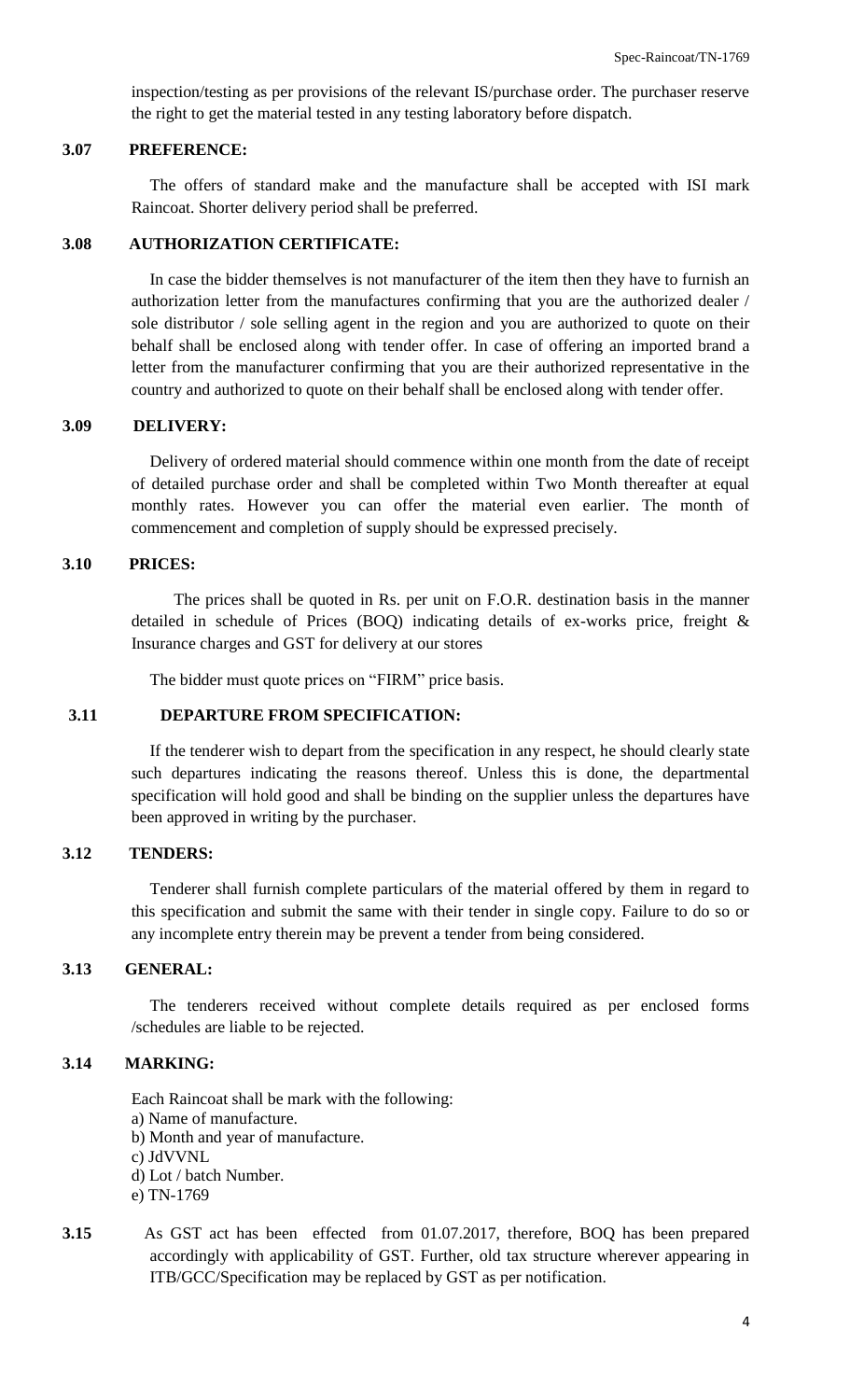Further, GST registration number of Jodhpur Discom is 08AAACJ8578R1ZJ.

# **3.16 ADDITIONAL ORDER**

Repeat order for additional quantities upto 50% of original ordered quantities, may be placed by the nigam on the same rates ,terms and conditions given in the contract.

**3.17** Every Micro, Small & Medium enterprises of Rajasthan shall be required to submit an affidavit in schedule-XI, along with duly filled bid document.

**------------------------**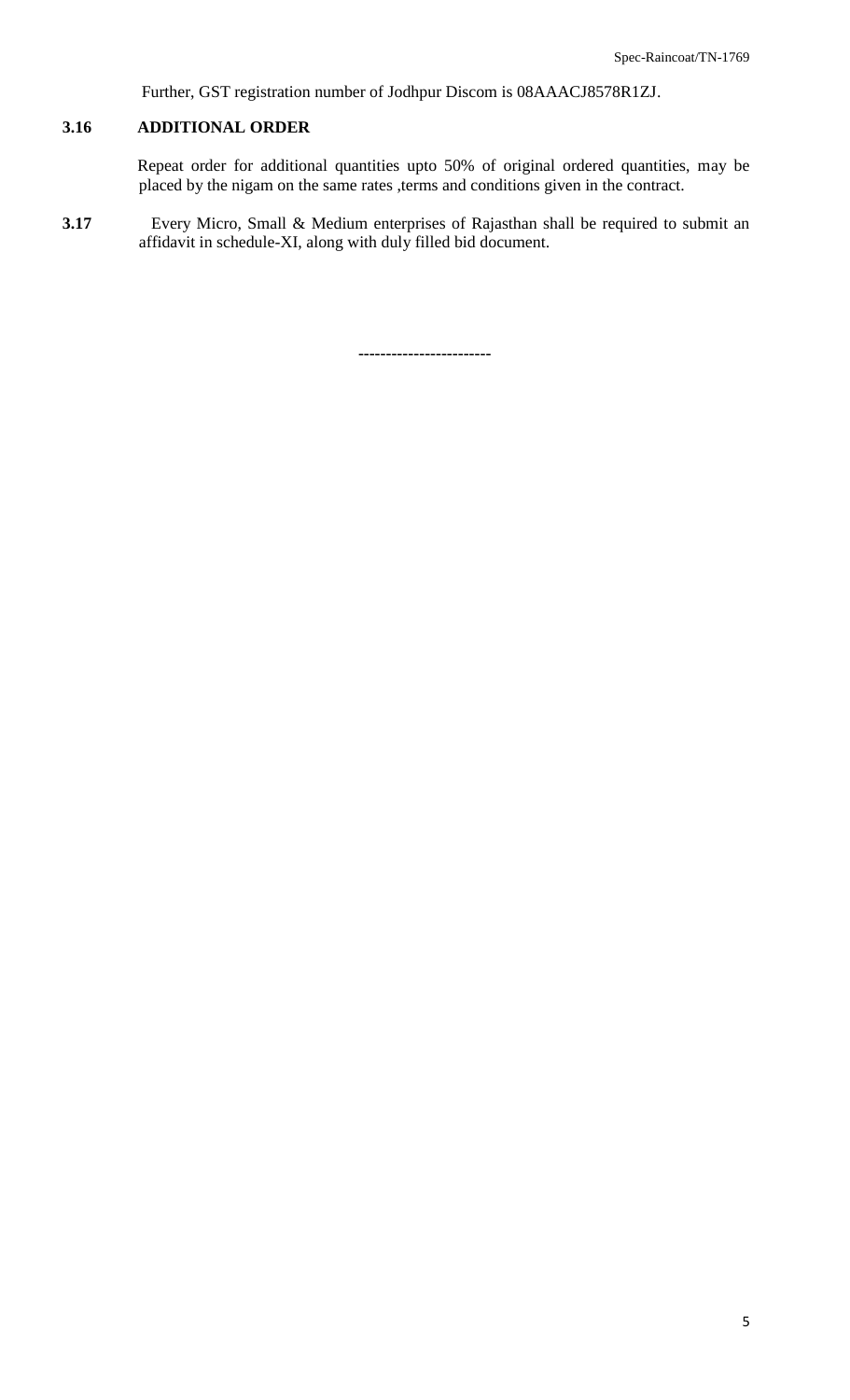

**Schedule-I**

# **SCHEDULE OF REQUIREMENT**

# **Statement showing the requirement of Raincoat against TN-1769**

| S.No. | Description of the equipment required | Quantity (Nos.) |
|-------|---------------------------------------|-----------------|
|       | <b>RAINCOATS</b>                      | 7500            |

**Note:** The quantity indicated above is only provisional and the purchaser reserves the right to either revise the same or purchase any ratio in any number as per requirement at the time of deciding the tender.

**-----------------------------**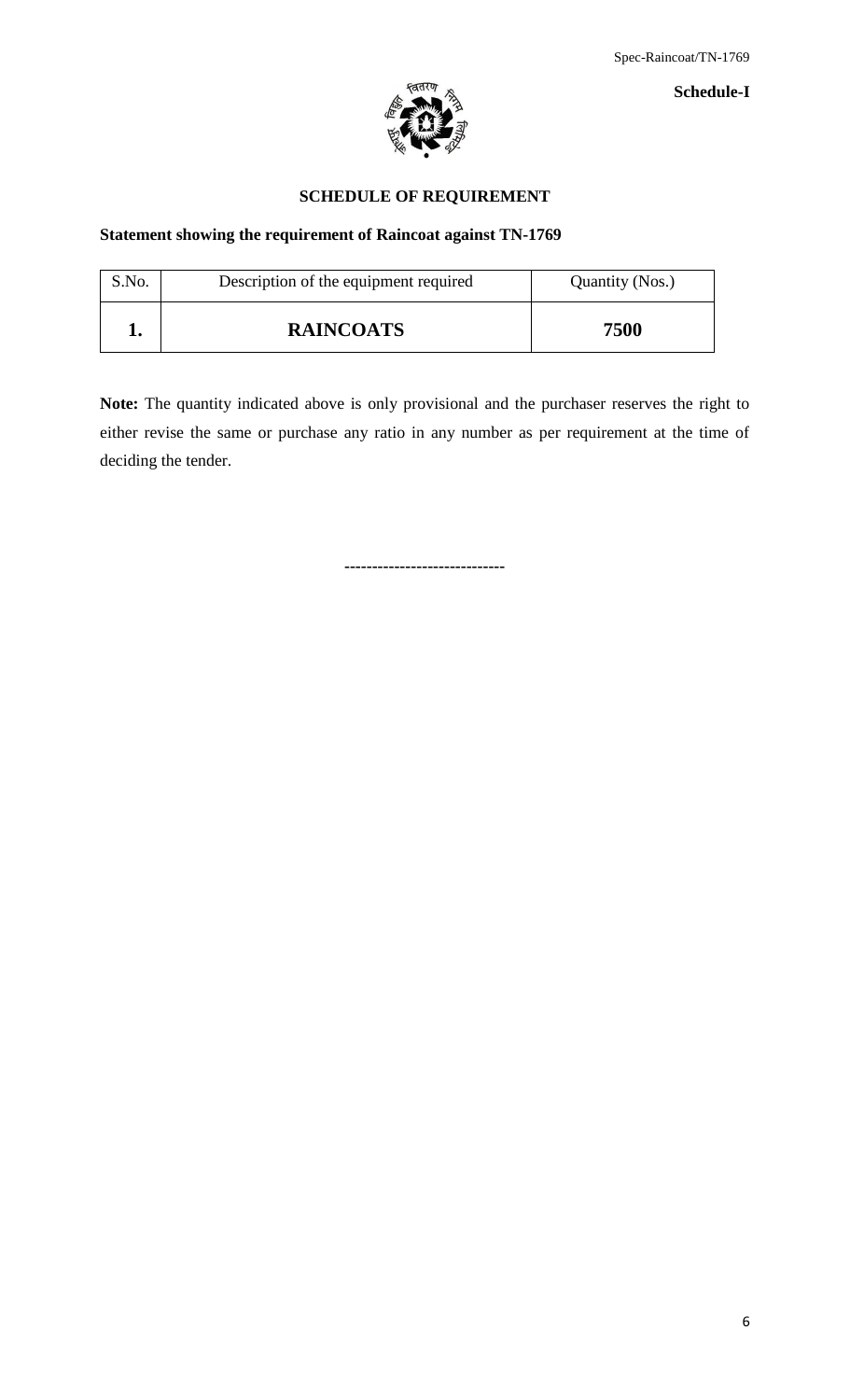**SCHEDULE- II**

# **PURCHASE OF RAIN COATS AGAINST TN-1769**

# **PRICE ARE `FIRM''**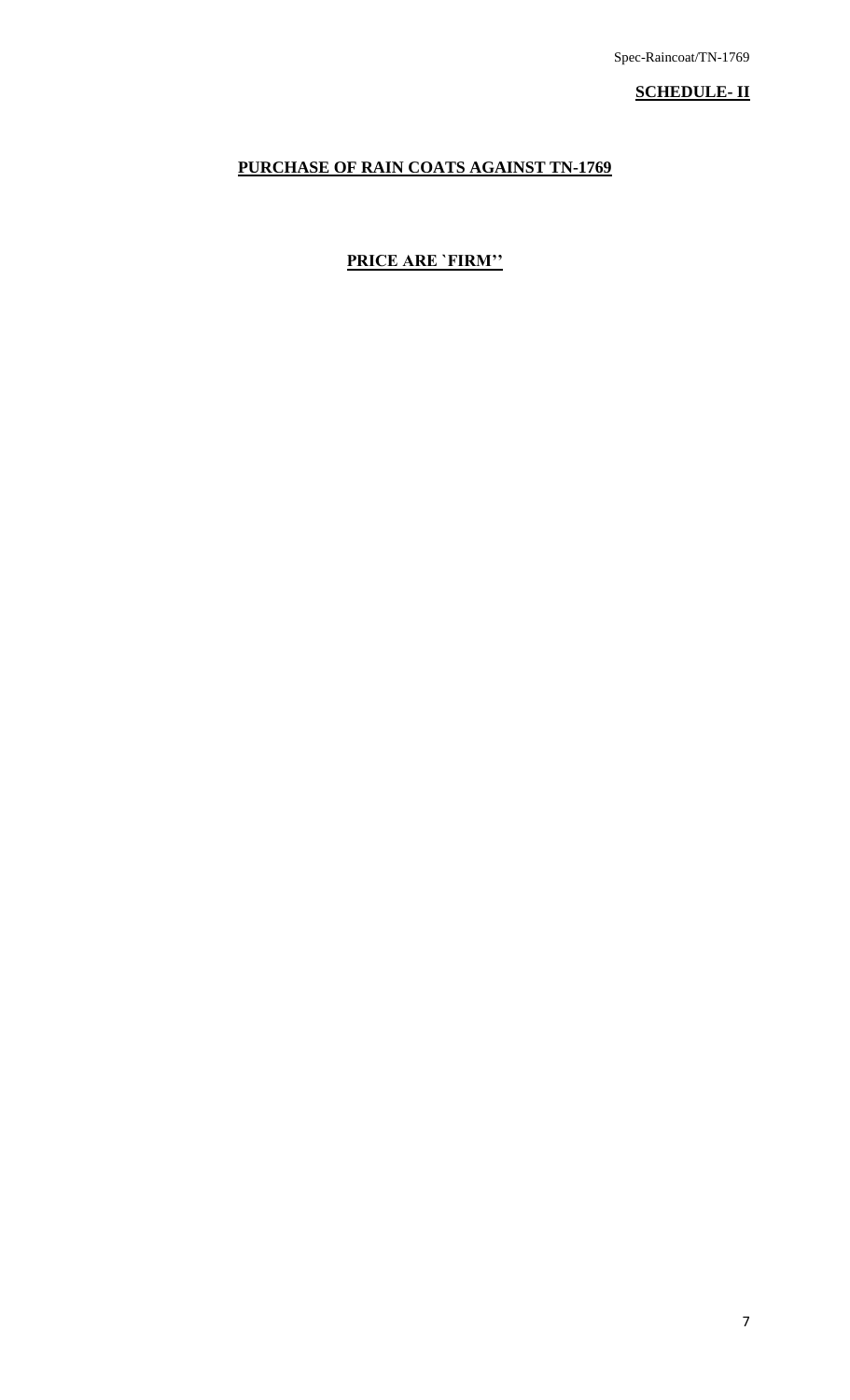# **Schedule – III**



# **JODHPUR VIDYUT VITRAN NIGAM LIMITED**

# **A Govt. of Rajasthan Undertaking**

# **Prescribed technical specification for supply of Raincoats**

(Name of Material/Equipment/Machinery/T&P etc.)

| S.No. Technical specification   | Name of IS/other         | Other particulars |
|---------------------------------|--------------------------|-------------------|
| to which material/equipment/    | standard specification   | if any.           |
| Machinery/ $T\&P$ shall confirm | to which material should |                   |
|                                 | confirm                  |                   |

Certified that we agree to all the aforesaid technical specification except at S.No……. for which our technical specification shall be as under:-

| S.No. Technical specification   | Name of IS/other         | Other particulars to |
|---------------------------------|--------------------------|----------------------|
| which material/equipment/       | standard specification   | if any.              |
| Machinery/ $T\&P$ shall confirm | to which material should |                      |
|                                 | confirm                  |                      |

# **(Signature)**

Name & Designation with seal of the bidder.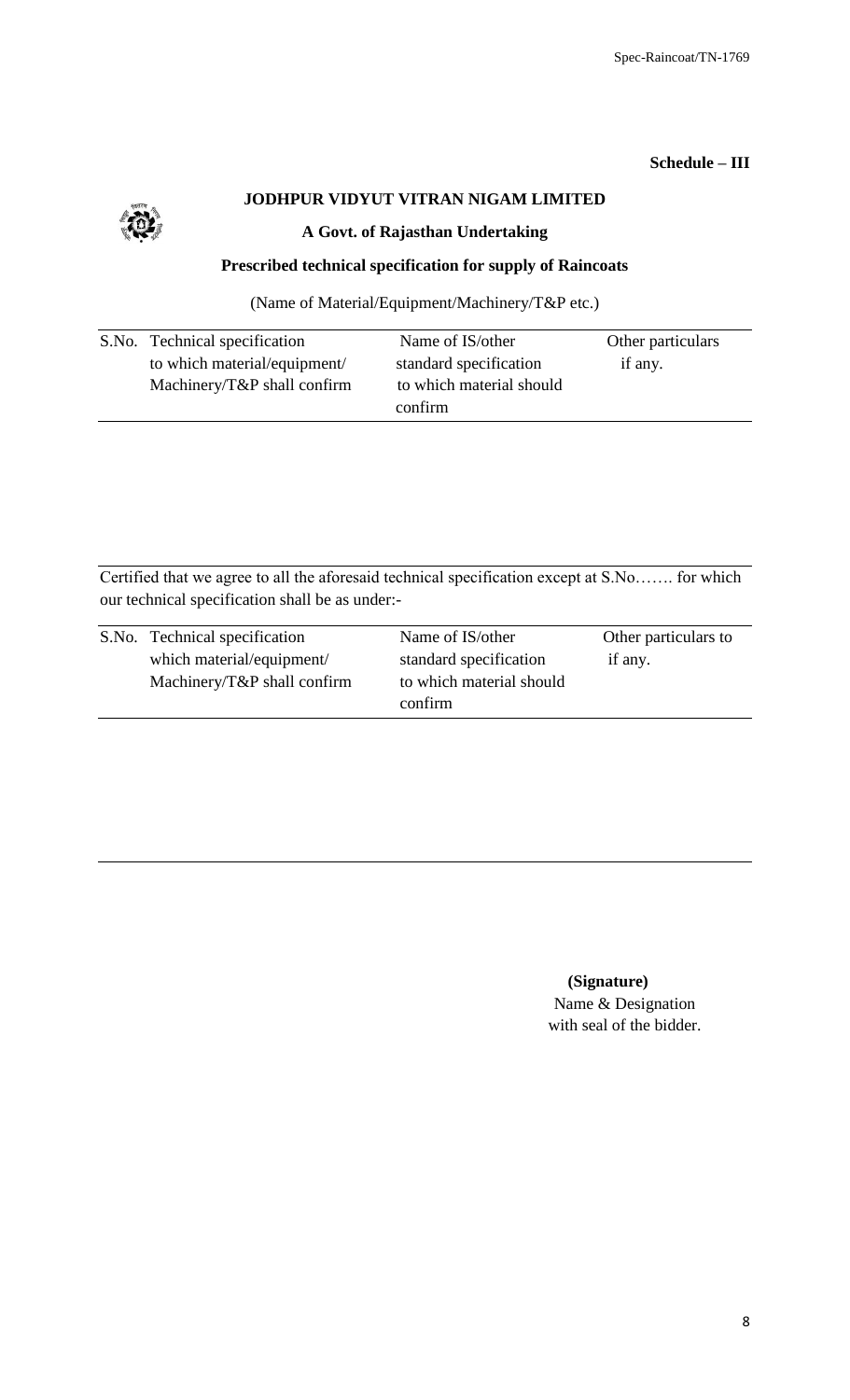# **SCHEDULE-IV A**

# **Must be filled-in by the tenderer and attach with technical bid (Part-I)**

To

# **The Superintending Engineer (MM&C), Jodhpur Vidyut Vitran Nigam Limited, Jodhpur.**

Dear Sir,

With reference to your invitation to tender against specification No. **JDVVNL/SE/MM&C/TN-1769**, we agree to supply the following quantity:-

| S.<br>N <sub>0</sub> | <b>Particulars of item</b> | <b>Tendered</b><br>Quantity<br>(In Nos.) | Qty.<br><b>Offered</b><br>(In Nos.) | <b>Justification of</b><br>quantity offered<br>as per qualifying<br>requirement. | <b>Remarks</b> |
|----------------------|----------------------------|------------------------------------------|-------------------------------------|----------------------------------------------------------------------------------|----------------|
| $\mathbf{1}$         | $\overline{2}$             | 3                                        | $\overline{4}$                      | 5                                                                                | 6              |
| 1.                   | <b>Rain Coat</b>           | 7500                                     |                                     |                                                                                  |                |

- **1.** The offer is valid for a period of 120 days from the next date of opening of Techno Commercial Bid o f the tender.
- **2.** The prices are firm in all respect.
- **3.** It is noted that the quantities as mentioned in the specification are approximate and we agree to supply any quantity as per your requirement.
- **4.** The delivery shall strictly be in accordance with our delivery clause. In case we fail to deliver the material, we are liable to pay recovery for delay in delivery as per clause No. 1.24 of this Section-II of this specification. The material shall conform to your specification No. **JDVVNL/SE/MM&C/TN-1769** and as per relevant ISS in all respect.
- **5.** We confirm that we agree to all the terms  $\&$  conditions as well as the technical stipulations of your specification No. **JDVVNL/SE/MM&C/TN-1769** and there are no deviations other than as specified in the Schedule VI (A&B).

Signature of tenderer

with stamp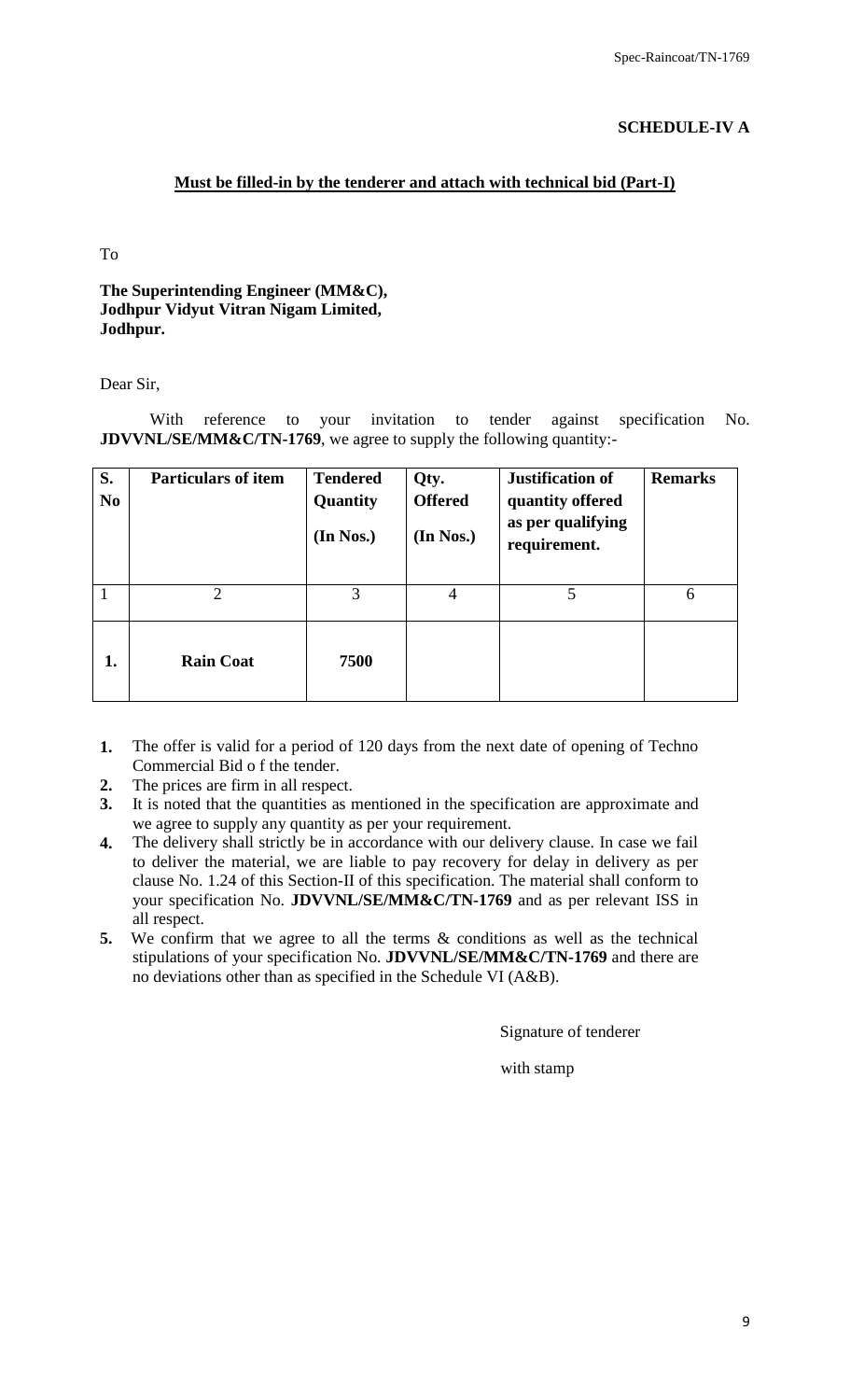

**Schedule – V**

# **JODHPUR VIDYUT VITRAN NIGAM LIMITED A Govt. of Rajasthan Undertaking**

Statement of guaranteed technical particulars and other performance data for supply of ……………………………………….. (Name of material) against specification no..………………………..

S.No. Particulars of technical & other performance data guaranteed.

Certified that we agree to all the aforesaid technical particulars and other performance data except following:-

| S.No. | Particulars of technical & other | Reasons for           |
|-------|----------------------------------|-----------------------|
|       | Performance data                 | deviations/departure. |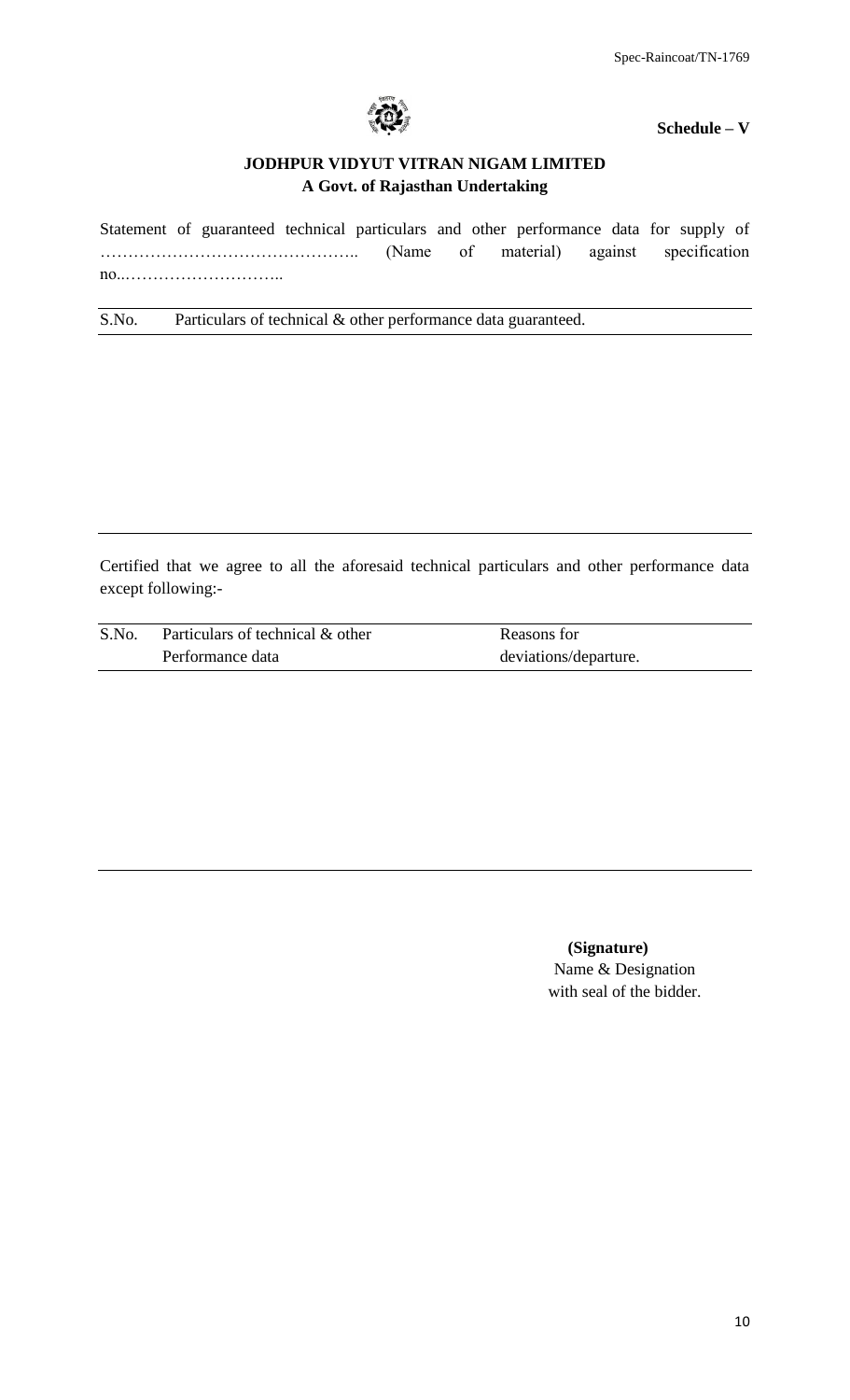# **SCHEDULE-V-A**

# **GUARANTEDD TECHNICAL AND OTHER PARTICULARS FOR SUPPLY OF RAINCOATS AGAINST TN-1769.**

| S.No             | <b>PARTICULARS</b>                            | TO BE FURNISHED BY BIDDER |
|------------------|-----------------------------------------------|---------------------------|
| 1.               | <b>Name and works address of Manufacturer</b> |                           |
|                  | & Supplier                                    |                           |
| $\overline{2}$ . | <b>GST Registration No.</b>                   |                           |
| 1.               | <b>Material Used</b>                          |                           |
|                  | <b>Dimensions</b>                             |                           |
| 2.               | A) Length                                     |                           |
|                  | $\overline{B}$ ) Breadth                      |                           |
|                  | C) Thickness                                  |                           |
|                  | <b>Physical Properties</b>                    |                           |
| 3.               | A) Tensile Strength $KgF/Cm^2$                |                           |
|                  | <b>B</b> ) Elongation At Break                |                           |
|                  | C) Compression Set                            |                           |
| $\overline{4}$ . | <b>Water Proofing</b>                         |                           |
| 5.               | <b>ISI Marking</b>                            |                           |
|                  | <b>Marking</b>                                |                           |
|                  | A) Name Of Manufacturer                       |                           |
| 6.               | B) Month And Year Of Manufacturing            |                           |
|                  | C) JdVVNL                                     |                           |
|                  | Lot / Batch Number.<br>D)                     |                           |
| 7.               | <b>Any Other Information</b>                  |                           |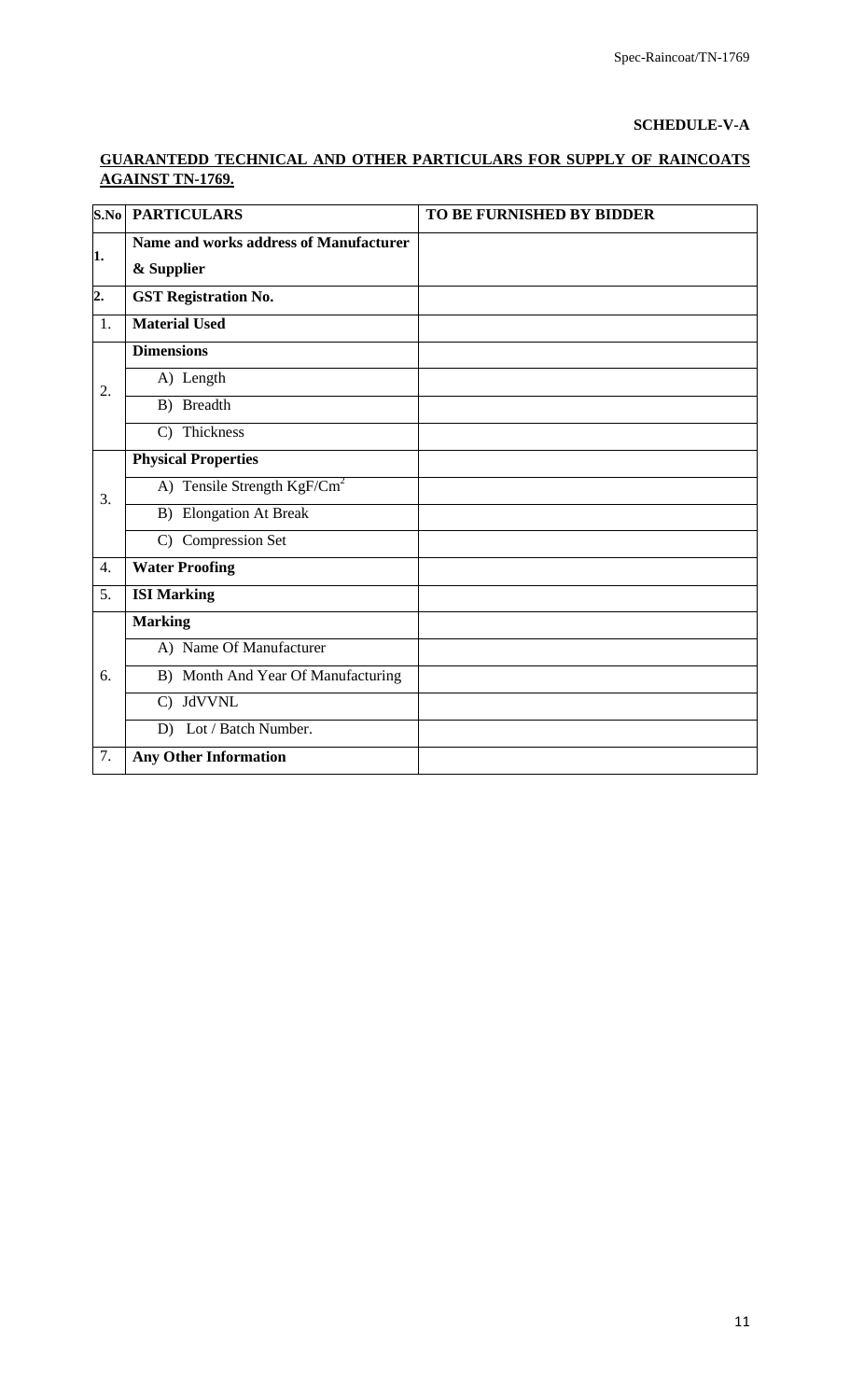## **JODHPUR VIDYUT VITRAN NIGAM LIMITED**



**A Govt. of Rajasthan Undertaking**

# **DEPARTURE/DEVIATION FROM TECHNICAL SPECIFICATION**

The bidder shall state under this schedule the departure from the Purchaser's specification in respect of technical is as under:-

S.No. Main Deviations from Technical Specification.

Certified that we agree to all the technical specification of the NIT except for the deviation to the extent indicated above.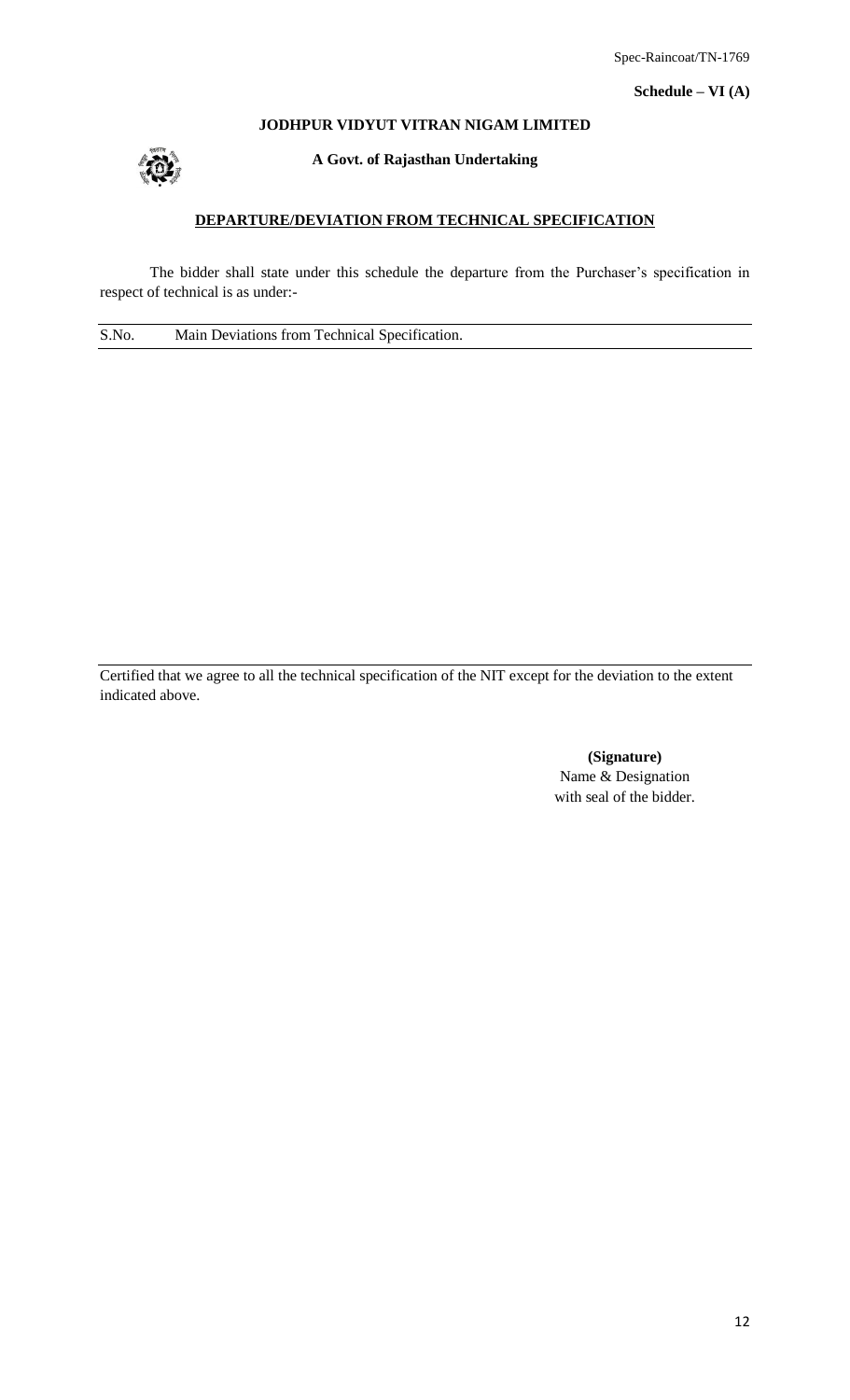

# **JODHPUR VIDYUT VITRAN NIGAM LIMITED A Govt. of Rajasthan Undertaking**

# **DEPARTURE/DEVIATION FROM COMMERCIAL TERMS & CONDITIONS OF THE SPECIFICATION**

The bidder shall state under this schedule the departure from the Purchaser's specification in respect of Commercial terms & conditions:-

S.No. Main Deviations from Specification.

Certified that we agree to all the commercial terms & conditions as laid down in General Conditions of Contract to the specification except for the deviation to the extent indicated above.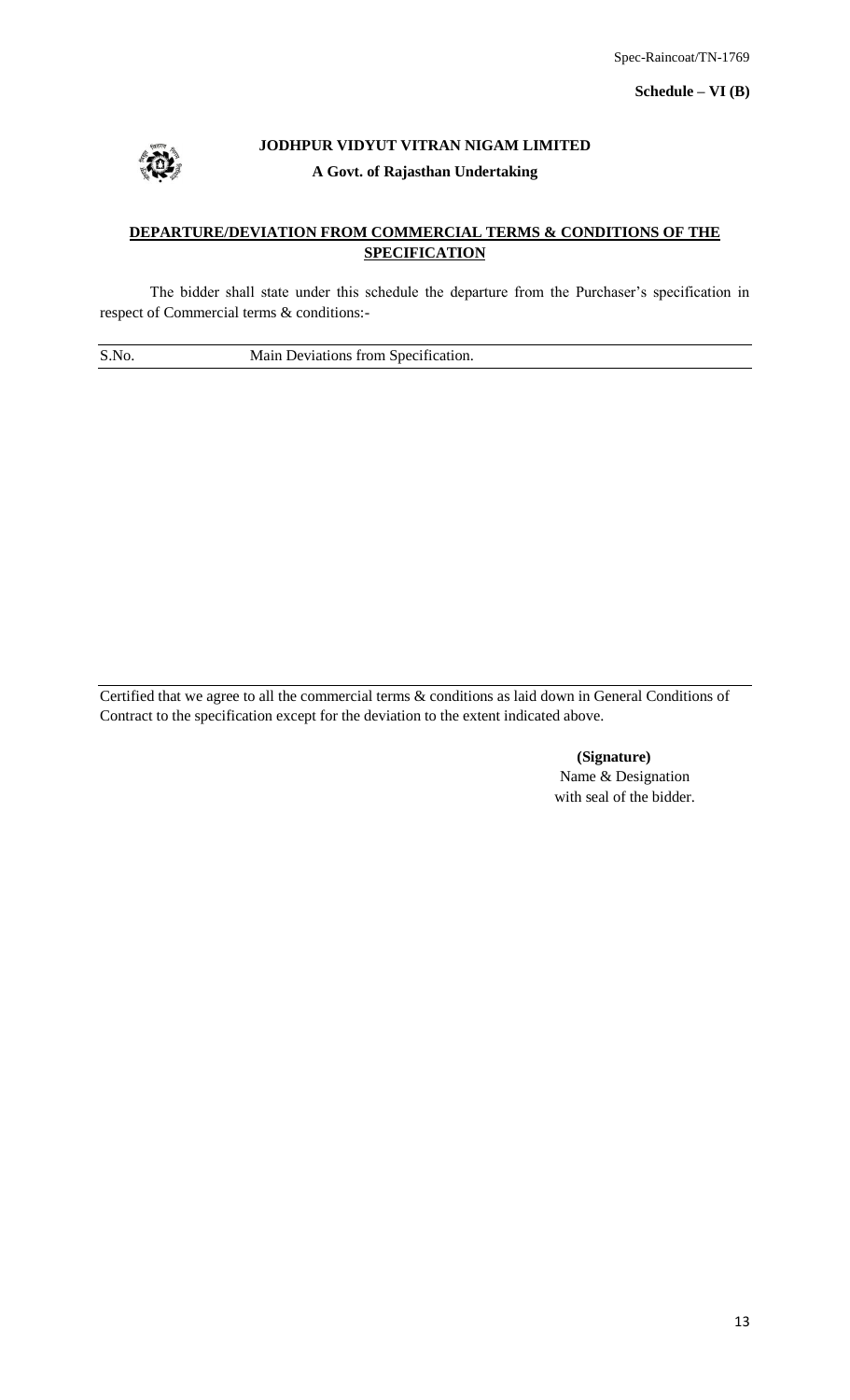

**JODHPUR VIDYUT VITRAN NIGAM LIMITED A Govt. of Rajasthan Undertaking**

# **LIST OF PAST SUPPLIES**

The bidder shall state under this schedule whether material and equipments, similar to those offered in the tender have been previously supplied by him. A list shall be given of such orders executed by him together with information regarding the names of purchasing organizations, quantities supplied and when the supplies were affected. This list should be in form given below:-

| S.No. Detailed particulars<br>items supplied | Qty in<br>Nos. | Order No.<br>& Date | Name & details<br>of purchasing<br>authority | Date of<br>Completion |
|----------------------------------------------|----------------|---------------------|----------------------------------------------|-----------------------|
|                                              |                |                     |                                              |                       |

| If executed partially | whether still  | Delivery      | Remarks |       |
|-----------------------|----------------|---------------|---------|-------|
| to be mentioned       | to be executed | stipulated in |         | (Qty. |
| in $N$ os.)           |                | order         |         |       |
|                       |                |               |         |       |

**Note:** Separate schedules are to be furnished by the bidder for past supply to the JdVVNL, Jodhpur other State Electricity Boards and other Departments /Organizations.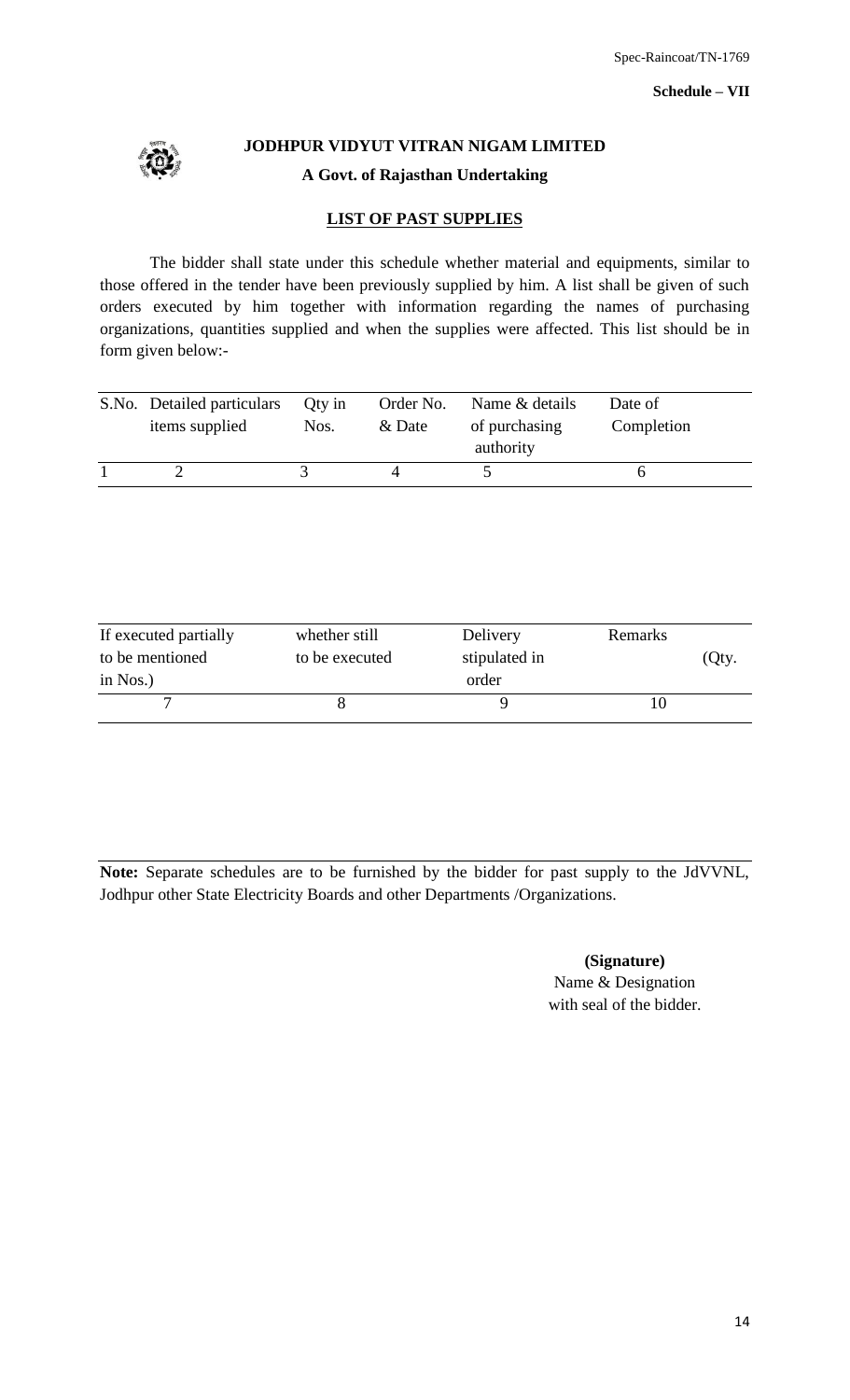# **Schedule – VIII**

# **JODHPUR VIDYUT VITRAN NIGAM LIMITED A Govt. of Rajasthan Undertaking**

# **DELIVERY SCHEDULE**

# **PART-A**

The delivery schedule of the material by the Purchase Officer is as mentioned hereunder:-

| S.No. Particulars | Commencement      | Rate of supply | Period for completion |
|-------------------|-------------------|----------------|-----------------------|
| of Material       | period per Month. | per Month      | of delivery of entire |
|                   | material          |                |                       |

# **As per clause no.3.09 of the tender specifications.**

# **PART-B**

In case bidder deviates from the delivery schedule mentioned by the purchaser in Part-A then the delivery schedule shall be indicated/mentioned by the bidder as under:-

| S.No. Particulars | Commencement      | Rate of supply | Period for completion |  |  |
|-------------------|-------------------|----------------|-----------------------|--|--|
| of Material       | period per Month. | per Month      | of delivery of entire |  |  |
|                   |                   | material       |                       |  |  |

**Note:** 1. During the commencement period the process of model assembly and submission of B.O.M. for approval shall be got completed.

2. During the commencement period the contractual formalities shall be got completed.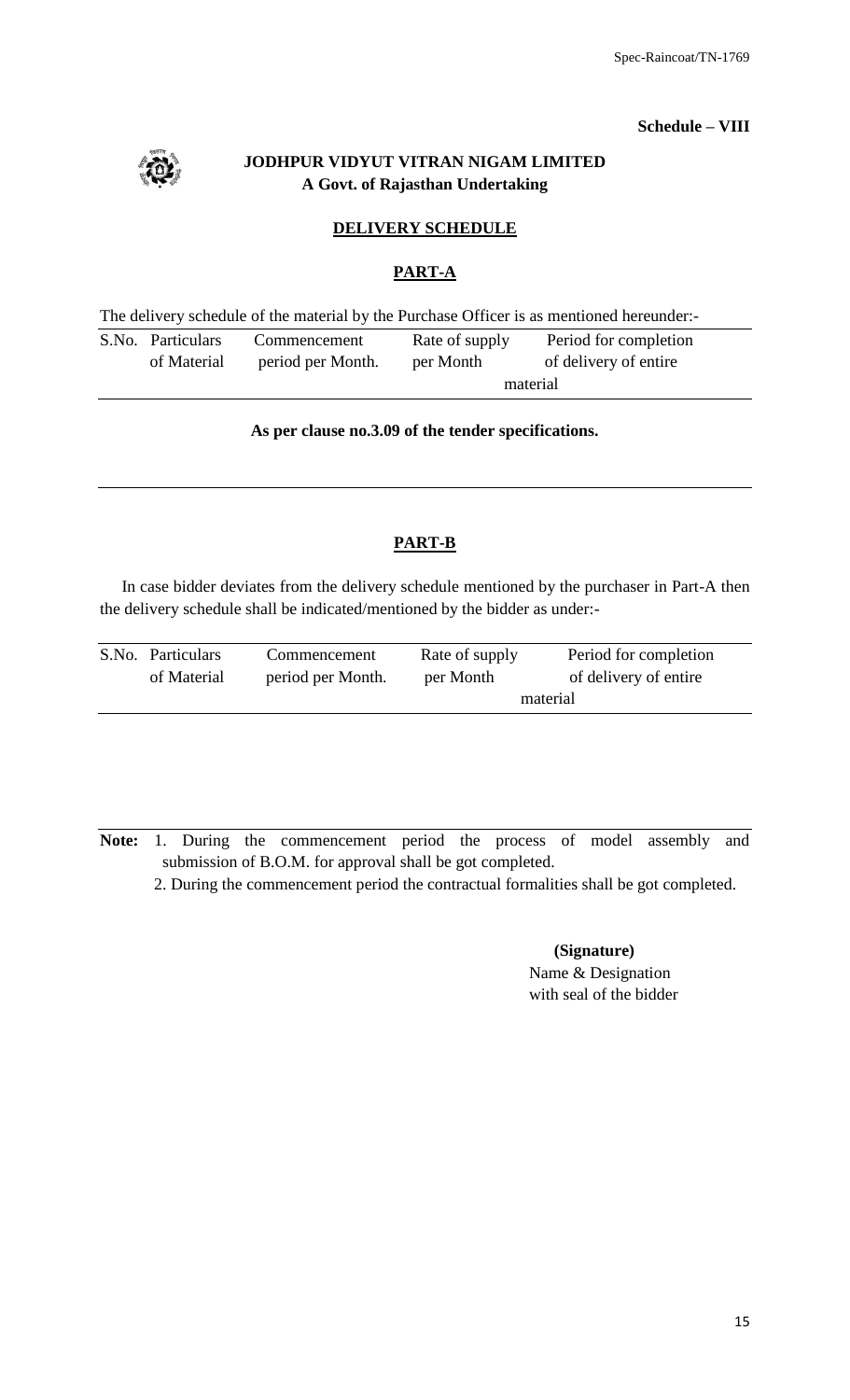## **Schedule – IX**



# **JODHPUR VIDYUT VITRAN NIGAM LIMITED**

# **A Govt. of Rajasthan Undertaking**

# **List of Equipments and Technical Hands Available with the Firm**

(To be filled in by the bidders & enclosed with the bid)

Manufacturers and / or their authorized agents who are quoting against this bid are requested to furnish the following information along-with the bid. The Purchaser will have the discretion to ignore the bid without the under noted particulars and/or ignore the bid particulars.

- 1. Name and Address of Manufacturer.
- 2. Place where works exist.
- 3. GST NO.
- 4. Details of machinery particularly with B.H.P. of each item installed.
- 5. Details of staff employed in the works.
- 6. Date when started the manufacturing of item under reference.
- 7. List of items manufactured.
- 8. Literature and drawings of items manufactured showing their description, size, design and other important technical particulars.
- 9. Details of order so far, executed along with the names of organization to whom supplied.
- 10. Manufacturing capacity.
- 11. Is the workshop open for inspection by the representative of the board, if required?
- 12. Statement of financial resources and Banking Reference along with Balance-Sheet for previous two years.
- 13. Testing facilities available for the manufactured articles in the testing laboratory of works.
- 14. Whether the Firm is a small/medium/large scale industry.
- 15. Registration No. with :
	- i. Small Scale, National/State.
	- ii. DGTD
	- iii. State Industries Department.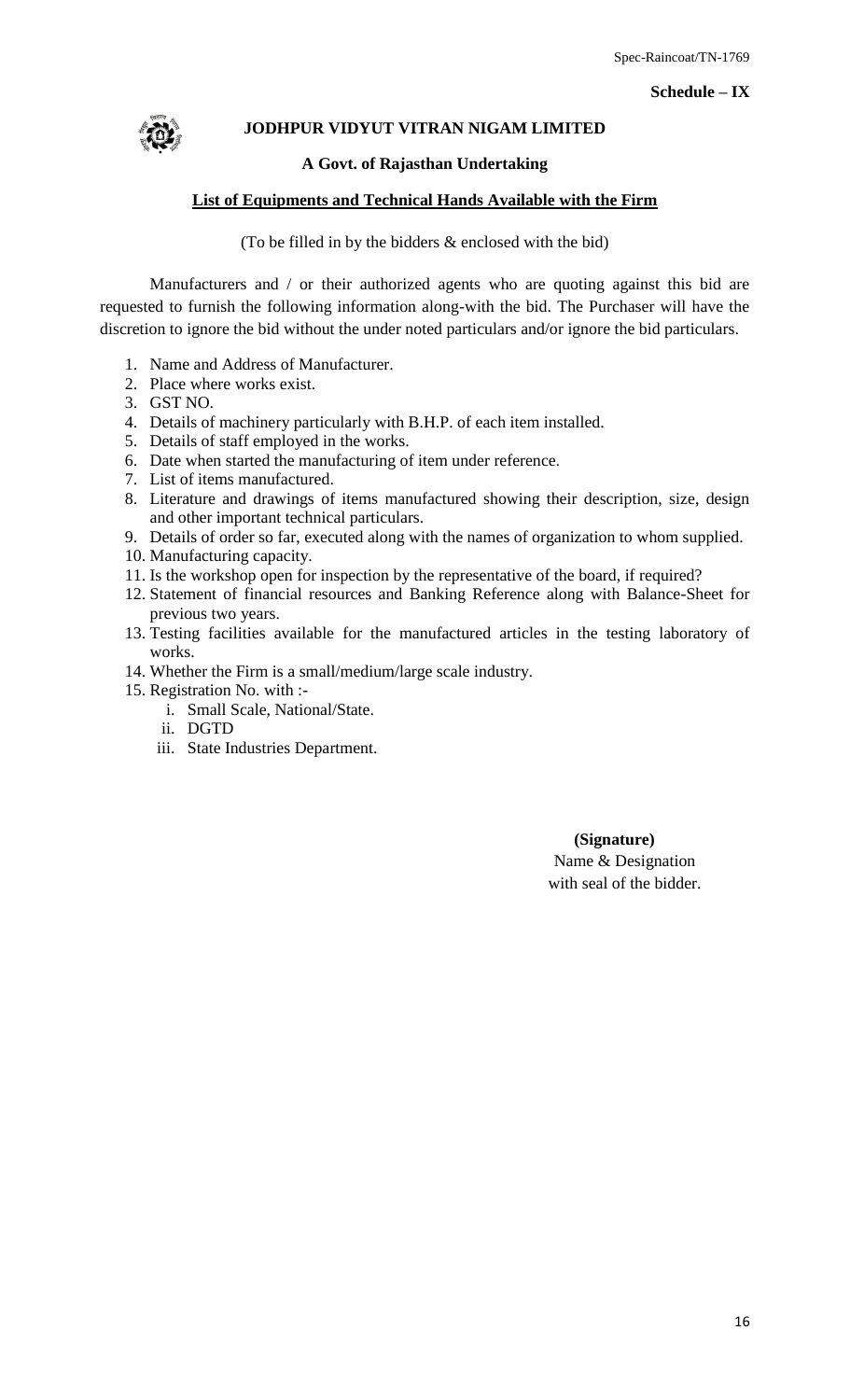Schedule - X

# GENERAL PARTICULARS ABOUT THE TENDER IN BRIEF

#### **JODHPUR VIDYUT VITARAN NIGAM LIMITED OFFICE OF THE SUPERINTENDING ENGINEER (MM&C) NEW POWER HOUSE, INDUSTRIAL AREA, JODHPUR –342 003**

#### **TELEPHONE: 0291-2651376 FAX: 0291-2746539**

BID DOCUMENTS FOR PURCHASE OF **RAIN COATS** UNDER. SPECIFICATION NO. JDVVNL/SE (MM&C)/TN-1769

| NIT No.                          | TN-1769                                                                                                                                         |
|----------------------------------|-------------------------------------------------------------------------------------------------------------------------------------------------|
| Last date for receipt of tenders | 28.01.2022 up to 12:00 PM                                                                                                                       |
| Date $&$ time of tender opening  | 28.01.2022 at 3:00 PM                                                                                                                           |
| Cost of Specification            | Rs. 2,950.00 (Two Thousand Nine Hundred $\&$ Fifty only)<br>For MSME Of Rajasthan: Rs. 1,475 (One Thousand Four<br>Hundred & Seventy Five only) |
| Processing of RISL               | Rs. 1,000.00 per set (One Thousand only)                                                                                                        |
| Bid security to be deposited     | General Bidder: Rs 58,950.00<br>Sick Unit: Rs. 29,475.00<br>SSI unit of Rajasthan: Rs. 14,738.00*                                               |
| Validity                         | 120 days from the next date of opening of techno-<br>commercial bid.                                                                            |

# **\* In case of SSI units of Rajasthan quotes less than the tendered quantity then they are required to furnish Bid Security @ 0.5% of the estimated value of quantity offered on the basis of estimated unit FOR destination price mentioned above**:

The micro , small & Medium Scale Industries of Rajasthan and sick Industries , other than Small Scale Industries , whose cases are pending before the Board of Industrial and Financial Reconstructioon (BIFR) shall furnish self attest documentary evidence duly attested by notary to claim the above

## VERY VERY IMPORTANT:

.

The bids not accompanied with qualification requirement, technical requirement indicated in the specification and other requirement given here under will be considered as incomplete offer and sufficient grounds for offer to be passed over:

- 1. Capacity, capability and competency proofing documents.
	- a. Capacity /orders of similar and higher rating of tendered equipment booked as on date of biding with type and rating and construction details of equipment for which order received be indicated.
	- b. Copy of purchase orders of Erstwhile RSEB /SEB`S / Electric Utilities / Govt.
- 2. Departments / Discom for similar or higher rating equipment latest executed.
- 3. Year wise past experience for last 5 years of similar or higher rating of tendered equipment.
- 4. The details of testing facilities available at the works and copies of latest type test certificates, carried out on similar ITEM.
- 5. Quality assurance plan.
- 6. Complete guaranteed technical particulars, out lines and general arrangement drawings along with Bill of Material.
- 7. Bids without Section-I, II, III & Schedules (I to XI) shall be rejected.
- 8. Bids shall be furnished through online.
- 9. JdVVNL has the right to reject any offer on the basis of track record of poor performance in execution of previous order / equipment supplied /after sales service while evaluating the Techno-Commercial bid.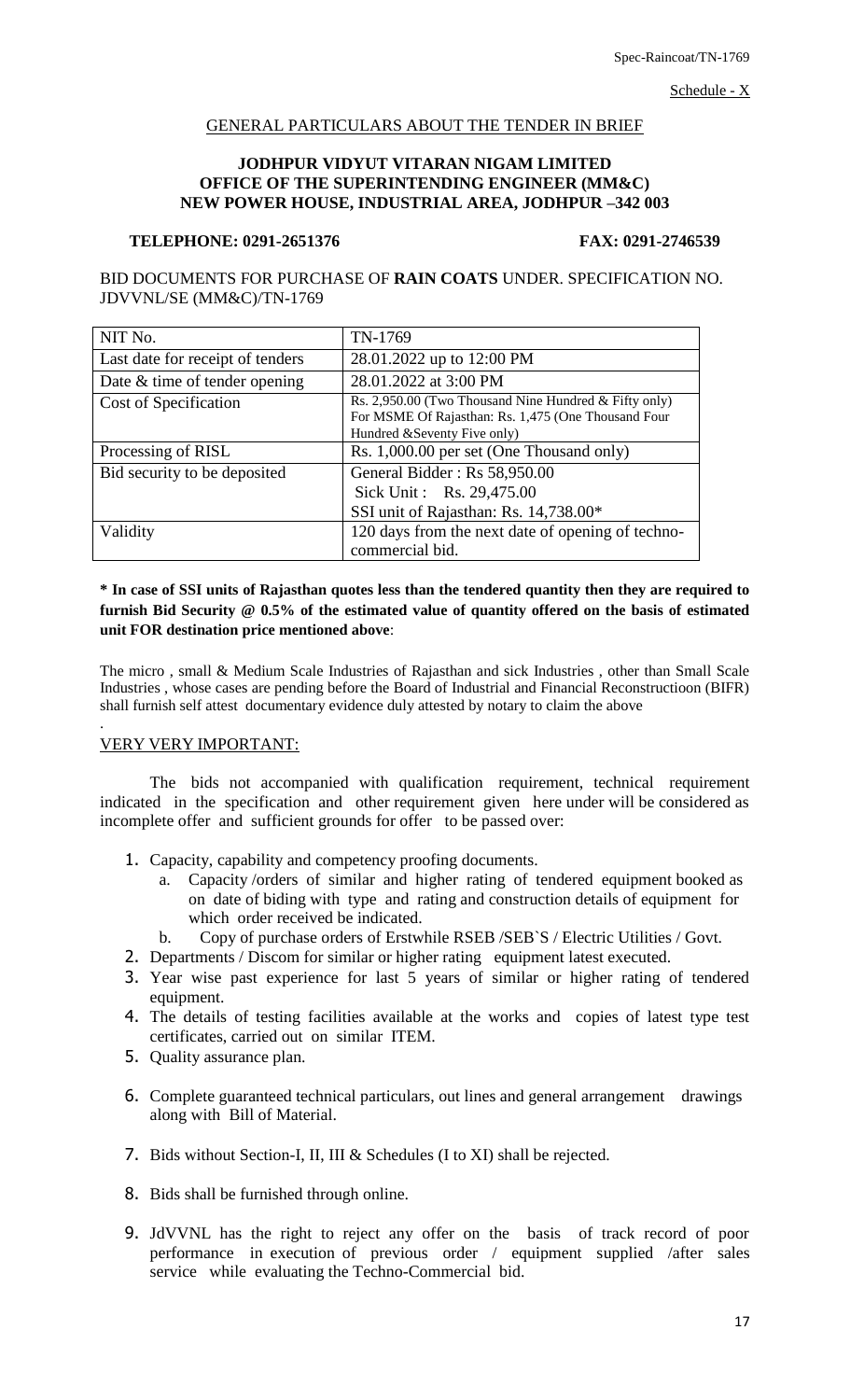- 10.JdVVNL reserves the right to accept minor deviations in standard terms and conditions and also in technical and constructional features as specified in the technical specification (Section-III).
- 11. Deviation of any kind shall not be quoted in price bid, if found quoted, the same shall be ignored.
- 12.The following facilities are to be provided by the supplier at his own cost to the inspecting officer of Nigam (JdVVNL):-
- i. Suitable accommodation.
- ii. Local conveyance between arrival point, place of stay, works and departure point.
- iii. The supplier shall assist in arranging return ticket and reservation on the request of the inspecting officer for which the payment shall be made by the inspecting officer. In case of joint inspection, single or shared double room accommodation shall be provided -------------------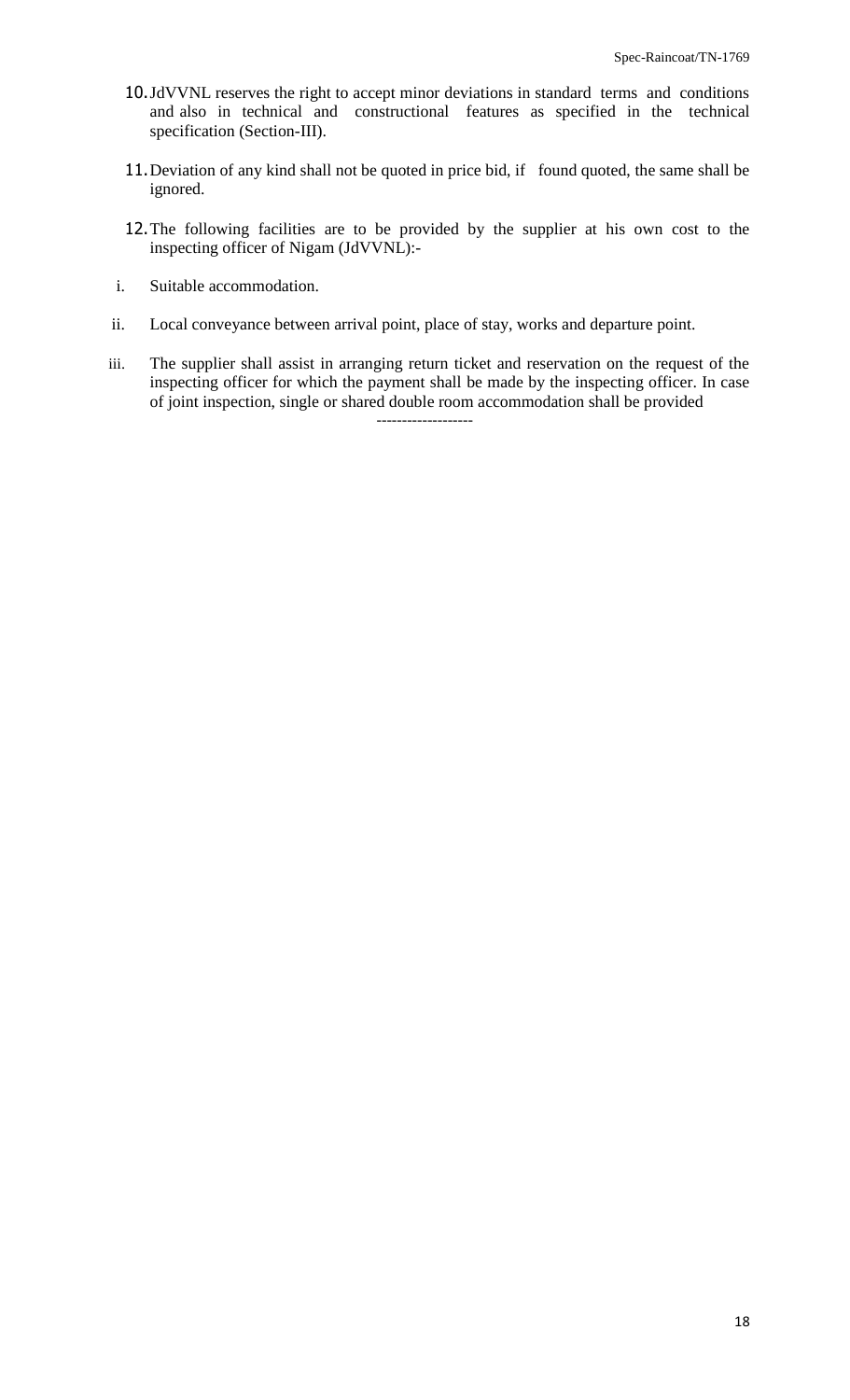## **Schedule – XI**

# **(TO BE FURNISHED ON NON-JUDICIAL STAMP WORTH Rs.100/- & DULY NOTARIZED)**

| <b>FORMAT OF AFFIDAVIT</b>                                                       |                                                     |                              |  |  |  |  |  |
|----------------------------------------------------------------------------------|-----------------------------------------------------|------------------------------|--|--|--|--|--|
| $\mathbf{I}$ and $\mathbf{I}$ and $\mathbf{I}$ and $\mathbf{I}$                  |                                                     | $S/O$ Aged $Yrs$ .           |  |  |  |  |  |
|                                                                                  | Proprietor/Partner/Director of                      |                              |  |  |  |  |  |
|                                                                                  |                                                     |                              |  |  |  |  |  |
| acknowledgement of Entrepreneurial Memorandum Part II by the District Industries |                                                     |                              |  |  |  |  |  |
|                                                                                  |                                                     |                              |  |  |  |  |  |
|                                                                                  | and has been issued manufacture of following items: |                              |  |  |  |  |  |
| Name of Items                                                                    |                                                     | Production Capacity (Yearly) |  |  |  |  |  |

- (i)
- (ii)
- (iii)
- (iv)
- (v)

(b) My/Our above noted acknowledgement of Entrepreneurial Memorandum Part-II has not been cancelled or withdrawn by the Industries Department and that the enterprise is regularly manufacturing the above items.

(c) My/Our enterprise is having all the requisite plant and machinery and is fully equipped to manufacture the above noted items.

(d) The present status of the firm is as per acknowledgment of Entrepreneurial Memorandum Part-II issued on the date of District Industries Center, \_\_\_\_\_\_\_\_\_\_\_\_\_\_\_\_\_\_\_\_\_\_

Place\_\_\_\_\_\_\_\_\_\_\_\_\_\_\_\_\_\_

Signature of Proprietor/Director Authorized Signatory With Rubber Stamp and date

# **VERIFICATION**

 $I, \underline{\hspace{1cm}}$   $S/O \underline{\hspace{1cm}}$  Aged\_\_\_\_ Years residing at \_\_\_\_\_\_\_\_\_\_\_\_\_\_\_\_\_\_\_\_\_\_\_\_\_\_\_\_\_\_\_\_\_\_\_\_\_\_\_ Proprietor/ Partner/ Director of M/s \_\_\_\_\_\_\_\_\_\_\_\_\_\_\_\_\_\_\_\_\_\_\_\_\_\_\_\_\_\_\_\_\_\_\_\_\_\_\_\_\_\_\_\_ verify and confirm that the contents at

(a), (b), (c)  $\&$  (d) above are true and correct to the best of my knowledge and nothing has been concealed therein. So, help me God.

# **DEPONENT**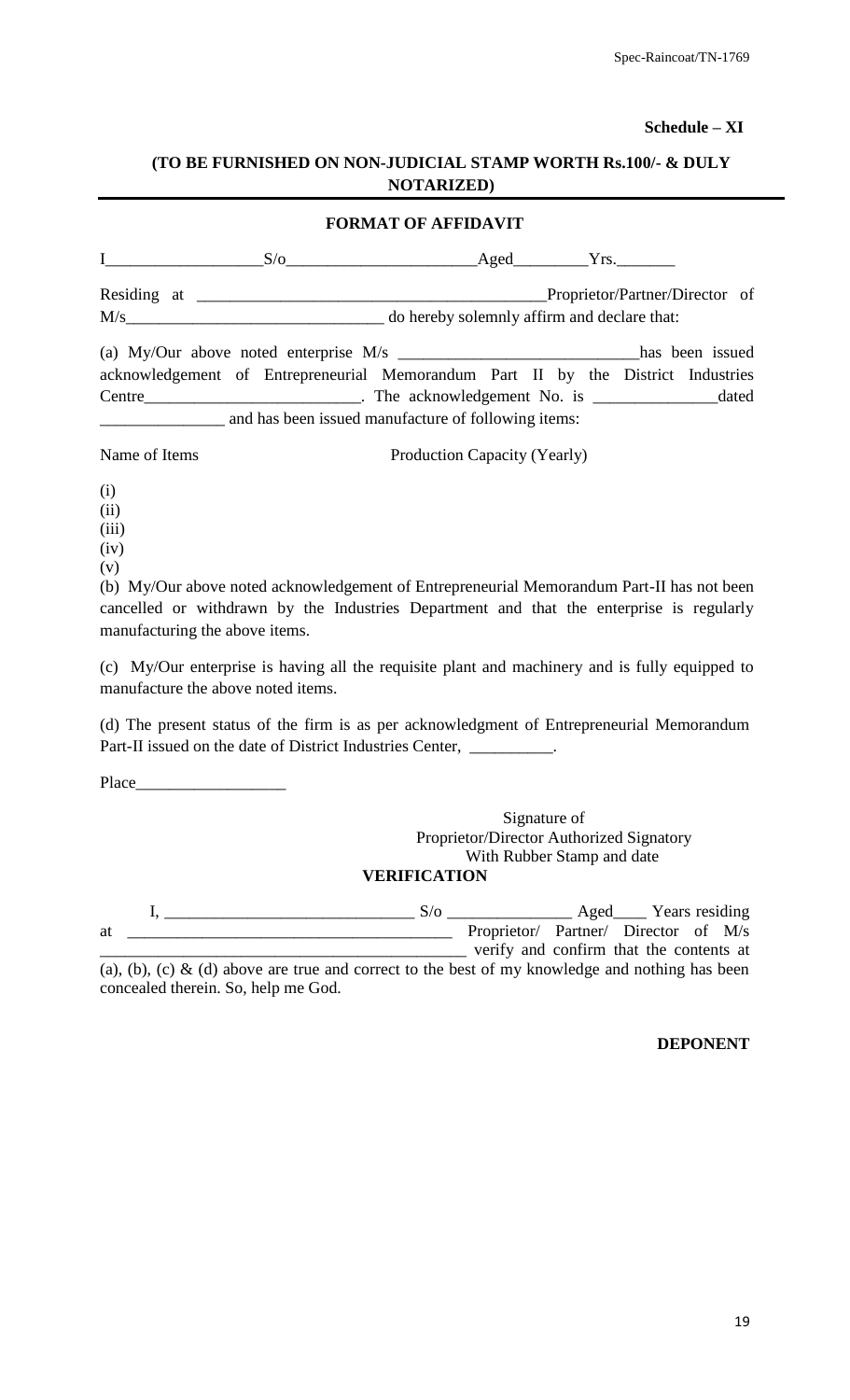#### **GENERAL**

#### **Amendments in GCC & ITB**

#### **1) Wherever EMD and Security Bank Guarantee (SBG), are appearing in the ITB, GCC & other Bidding Documents, same is hereby replaced by BID SECURITY as under:- BID SECURITY**

Bid security shall be 2% **of the estimated value of subject matter of procurement put to bid.** In case of Small Scale Industries of Rajasthan it shall be 0.5% of the **quantity offered** for supply and in case of sick industries, other than Small Scale Industries, whose cases are pending with Board of Industrial and Financial Reconstruction, it shall be 1% of the value of bid. Every bidder, if not exempted, participating in the procurement process shall be required to furnish the bid security as specified in the notice inviting bids.

**In case SSI unit of Rajasthan quotes the less than the tendered quantity, then they are required to furnish Bid Security @ 0.5% of the value of the quantity offered by them, failing which bid shall be considered non-responsive.** 

The Bid Security amount (as applicable) to be paid by Demand Draft/Banker"s Cheque in favour of SR. AO (CASH & CPC), JDVVNL, Jodhpur (payable at Jodhpur) 342003 **upto 4.00 p.m. upto one WORKING day prior to schedule date of opening** of respective bid or Bank Guarantee, in specified format, of a scheduled bank in favour of Superintending Engineer (MM&C), JDVVNL, Jodhpur, be deposited to the Sr.Accounts Officer (MM&C), JDVVNL, New Power House, Industrial Area,Jodhpur-342003 **upto 4.00 p.m. upto one WORKING day prior to schedule date of opening** of respective bid and obtain a receipt/acknowledgement thereof. No other mode of deposit shall be accepted. At the time of depositing the Bid Security amount or Bank Guarantee, the bidder shall also furnish self attested and duly attested by Notary, the documentary evidence of SSI/MSME unit of Rajasthan or of sick unit (as applicable) along with affidavit as per schedule X on Non-Judicial Stamp of Rs. 100/-.

The Bank Guarantee against Bid Security be issued by Nationalized / Scheduled Bank. The same may be accepted after confirmation byissuing Bank. If any Bid Security Bank Guarantee not is proper format / not confirmed by the issuing Bank the same would not be accepted and the bidder would be immediately shorted out from bid process.

 The Micro, Small & Medium Scale Industries of Rajasthan and sick industries, other than Small Scale Industries, whose cases are pending before the Board of Industrial and Financial Reconstruction (BIFR) shall furnish self-attested documentary evidence duly attested by Notary to claim the above.

**2) Wherever Performance Bank Guarantee (PBG) and Composite Bank Guarantee (CBG) are appearing in the ITB, GCC & other Bidding Documents, same are hereby replaced by PERFORMANCE SECURITY as under:-**

#### **PERFORMANCE SECURITY**

- (i) Performance security shall be solicited from all successful bidders except the department's of the State Government and undertakings, corporations, autonomous bodies, registered societies, co-operative societies which are owned or controlled or managed by the State Government and undertakings of the Central Government. However, a performance security declaration shall be taken from them. The State Government may relax the provision of performance security in particular procurement or any class of procurement.
- (ii) The amount of performance security shall be **five percent** of the amount of supply order in case of procurement of goods and services and **ten percent** of the amount of work order in case of procurement of works. In case of **Micro, small and Medium scale Industries** of Rajasthan it shall be **one percent** of the amount of quantity ordered for supply of goods and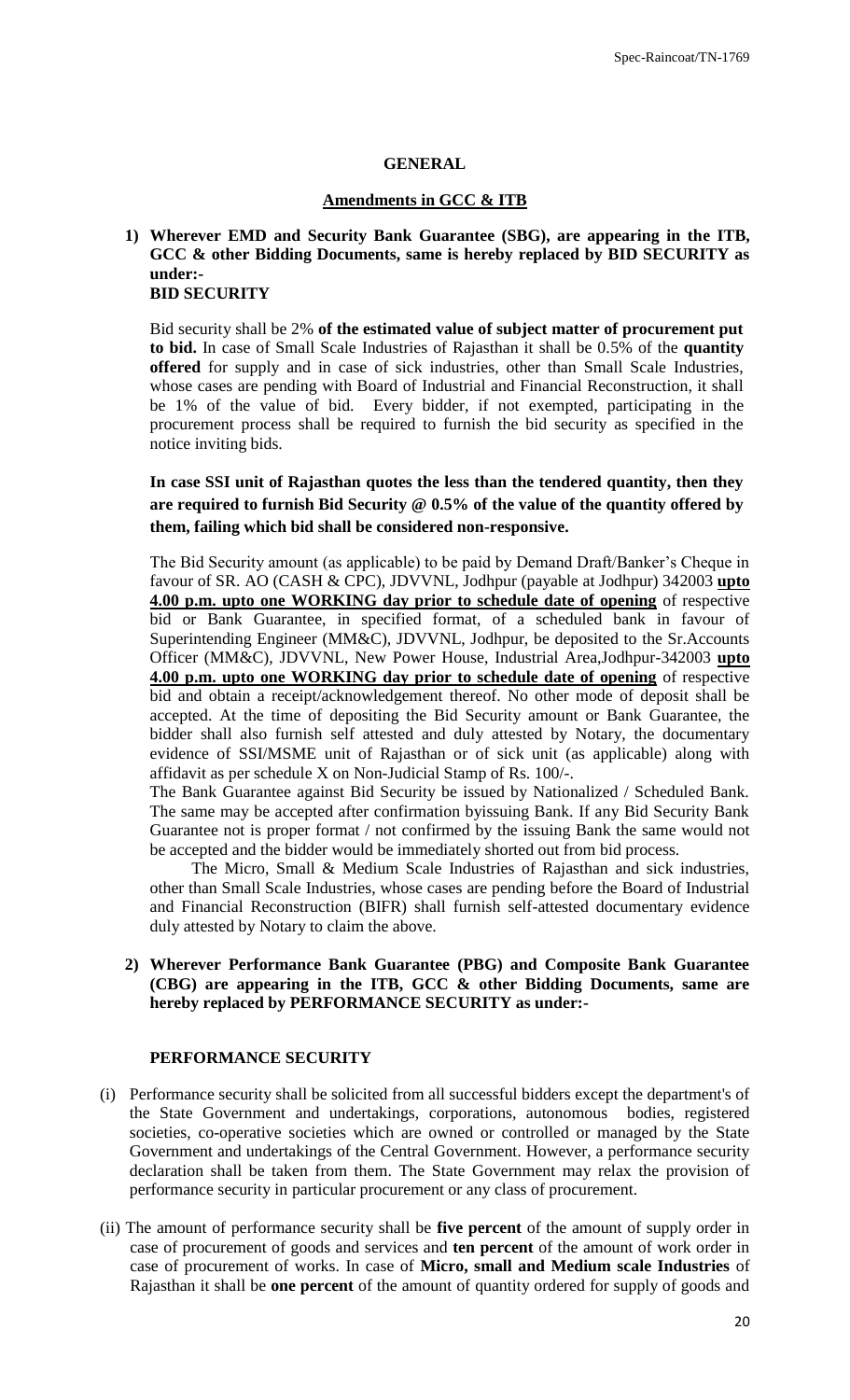in case of sick industries, other than Small Scale Industries, whose cases are pending before the Board of Industrial and Financial Reconstruction (BIFR), it shall be **two percent** of the amount of supply order.

# **3) VENDOR REGISTERATION**

**Therelaxation/exemption given to the registered vendors of the Nigam in respect of EMD/SBG, wherever appearing in the ITB, GCC & other Bidding documents, are hereby WITHDRAWN.**

**4) The indirect taxes i.e. Excise Duty, Service Tax, VAT/CST, Entry Tax etc. mentioned in G.C.C., may now be read as G.S.T.**

## **5) Due Date of payment:**

Payment shall be due and payable by the purchaser in accordance with the provision of the contract within a reasonable period from the date of receipt of each invoice by the contractor / supplier duly supported by a certificate of the Engineer. The purchaser will take all possible effort to make payment to the contractor / supplier generally on  $45<sup>th</sup>$  day after receipt of duly verified challans / receipts / bill in the office of paying authority {Sr. Accounts Officer (Cash & CPC) Jodhpur Discom, Jodhpur / Concerned Circle Accounts Officer} and completion of contractual formalities. But in case of delay in payment the purchaser shall not be liable to pay any interest on the outstanding amount to the contractor / supplier.

i. The GST will be charge extra at the prevailing rate on all the settlement fees as applicable and amended time to time.

# **7) APPEAL**:

i. If any Bidder or prospective bidder is aggrieved that any decision, action or omission of the procuring entity is in contravention to the provisions of this Act or the rules or guidelines issued there under, he may file 1st & 2nd appeal under section 38 of RTPP Act-2012 to the following appeal authorities **within a period of ten days from the date of such decision or action, omission, as the case may be, clearly giving the specific ground or grounds on which he feels aggrieved:** 

| Sr.No | Type of Appeal | Name & Designation of appellate authority  |
|-------|----------------|--------------------------------------------|
|       | First appeal   | Chairman, Discoms                          |
|       | Second appeal  | Energy Department, Government of Rajasthan |

ii) The form of appeal shall be as per Rule 83 of RTPP Rules, 2013 and memorandum of appeal shall be filled as per form-1 as prescribed under RTPP Rules, 2013.

Fee for appeal: - Subject to rule 84 of the RTTP Rule 2013 the fee shall be as under: a. For First Appeal:- Rs. 2,500/- (Rupees Two Thousand Five Hundred Only)+GST.

b. For Second Appeal:- Rs. 10,000/- (Rupees Ten Thousand Only)+GST.

iii) It is further intimated that the fee shall be paid in the form of Demand Draft of Bankers Cheque of a Scheduled Bank payable in the name of Sr. Accounts Officer (Cash & CPC), JdVVNL, Jodhpur.

iv) Provided that after the declaration of a Bidder as successful the appeal may be filed only by a Bidder who has participated in procurement proceedings:

v) Provided further that in case a Procuring Entity evaluates the Technical Bids before the opening of the Financial Bids, an appeal related to the matter of Financial Bids may be filed only by a Bidder whose Technical Bid is found to be acceptable.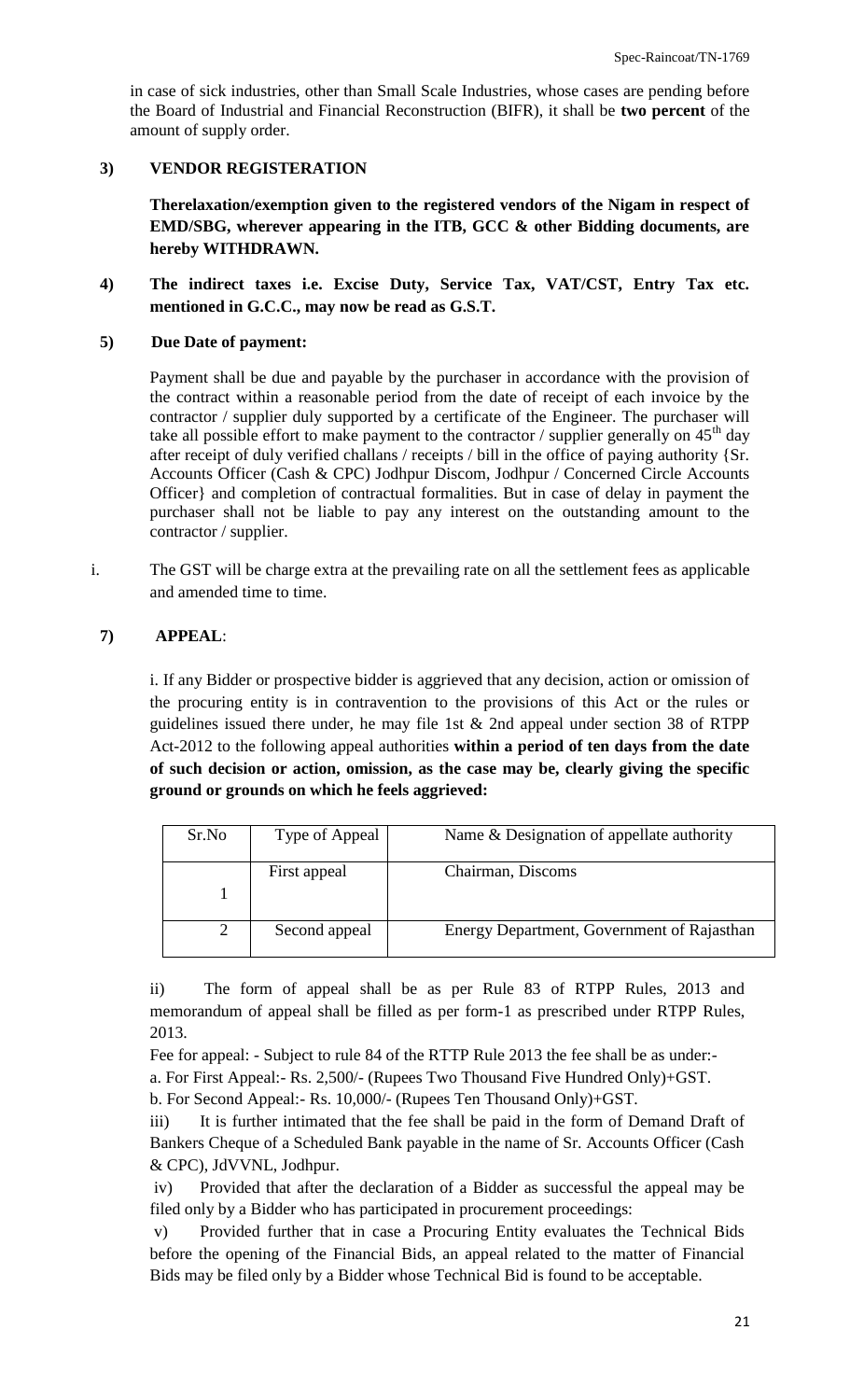vi) The officer to whom an appeal is filed under para (1) shall deal with the appeal as expeditiously as possible and shall endeavour to dispose it of within thirty days from the date of the appeal.

vii) If the officer designated under para (1) fails to dispose of the appeal filed within the period specified in para (2), or if the Bidder or prospective bidder or the Procuring Entity is aggrieved by the order passed by the First Appellate Authority, the Bidder or prospective bidder or the Procuring Entity, as the case may be, may file a second appeal to Second Appellate Authority specified in the Bidding Document in this behalf within fifteen days from the expiry of the period specified in para (2) or of the date of receipt of the order passed by the First Appellate Authority, as the case may be.

- **8)** The bidders should be qualified, not be insolvent, not be in receivership, not be bankrupt or being wound up, should not have affairs administered by a court or a judicial officers, should not have business activities suspended, should not be blacklisted or debarred by any utility/ government agency, should not have a conflict of interest. For this bidder is required to furnish a Declaration as per Appendix-B, on Rajasthan Non-Judicial Stamp Paper of Rs. 100/ (excluding surcharge on Stamp Paper, as per rules)."
- **9)** In case the terms & conditions mentioned in PO, ITB & GCC are modified/differ from RTPP Act, then RTPP Act shall supersede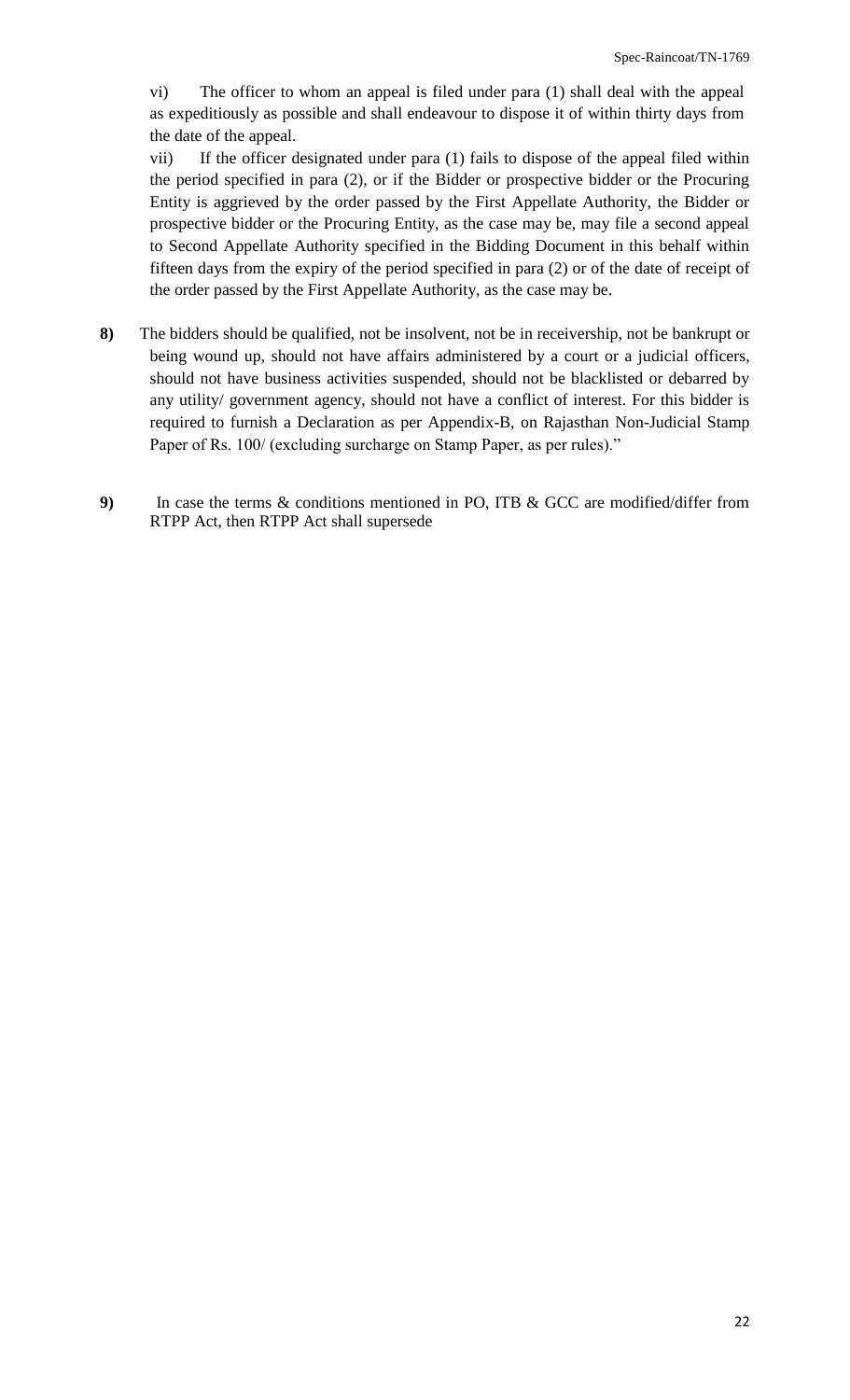## **ADDENDUM IN ITB**

**Addendum in the provision of Instruction to Bidder (ITB) in the clause No. 1.12.2 for quantity allocation as per award criteria of purchase manual in accordance to the clause no. 74 of RTPP rules:**

# **1.12.2 (A) for quantity allocation**

# **(i) Trial order under Para No. 22.17 (a) & (b) of purchase manual**

(a) Any bidder located within or outside the state of Rajasthan has participated for the first time in a particular Discom& meeting minimum qualification requirement and has supplied the tendered material/or of higher rating in other utility shall be treated as an old supplier. Rajasthan"s firms although supplied in past but not meeting minimum quantity supplied criterion including altogether new units which have not supplied any quantity but having adequate & required manufacturing and testing facility and technical know-how of the tendered material shall be considered as new firms and would be eligible for trial order only. In case supply made to the licensed power utility outside India, the C.A. certificate furnished by the firm shall be considered.

Note:- The material supplied and accepted for same/higher rating for turnkey project (s) to a licensed power utility/Govt. shall be considered for the purpose of evaluating criteria. The certificate given by C.A. shall indicate above quantity separately.

(b) (i) The trial order for a particular item shall not generally exceed 10% of the total quantity considered for placement of order. This ceiling may, however, be relaxed by the corporate level purchase committee up to the extent of 30% to take the advantage of lower price where situation of differential price offering is arising.

(ii) The capacity & capability assessment of a bidder located outside state of Rajasthan who otherwise qualifies but is participating for the first time shall not be carried out.

Similarly, for the tendered item(s) where the valid BIS license is an essential qualification requirement and the bidder possesses the valid BIS but new to the utility. The capacity/capability assessment of such a bidder shall also not be carried out.

#### **(ii) Award criteria under Para No. 10.2 (iii) of purchase manual**

- (a) In case of distribution transformers of rating 40 KVA and below, LT cables & conductors and fabricated steel items, order quantity may be distributed in the following manner:-
	- **20% to L1 15% to L2 10% to L3 05% to L4**

50% to be distributed equally among other firms subject to the condition that not more than 5% of the quantity to be purchased will be allotted to any one of such firms. The balance, if any will be distributed in the same proportion as indicated above among the first four firms.

(b) In case of other items except poles, order quantity may be distributed in the following manner:-

| 40% to L1    |  |
|--------------|--|
| $20\%$ to L2 |  |
| $10\%$ to L3 |  |
| $06\%$ to L4 |  |
|              |  |

The balance quantity may be equally distributed among other firms subject to the condition that not more than 4% of the quantity to be purchased will be allotted to any one of such firm. The balance, if any will be distributed in the same proportion as indicated above among the first four firms.

(c) In case of poles, the order may be awarded on the basis of landed cost (material and transportation taken together). The allocation of quantity location/destination wise may be made among the eligible firms in equal proportion as far as possible.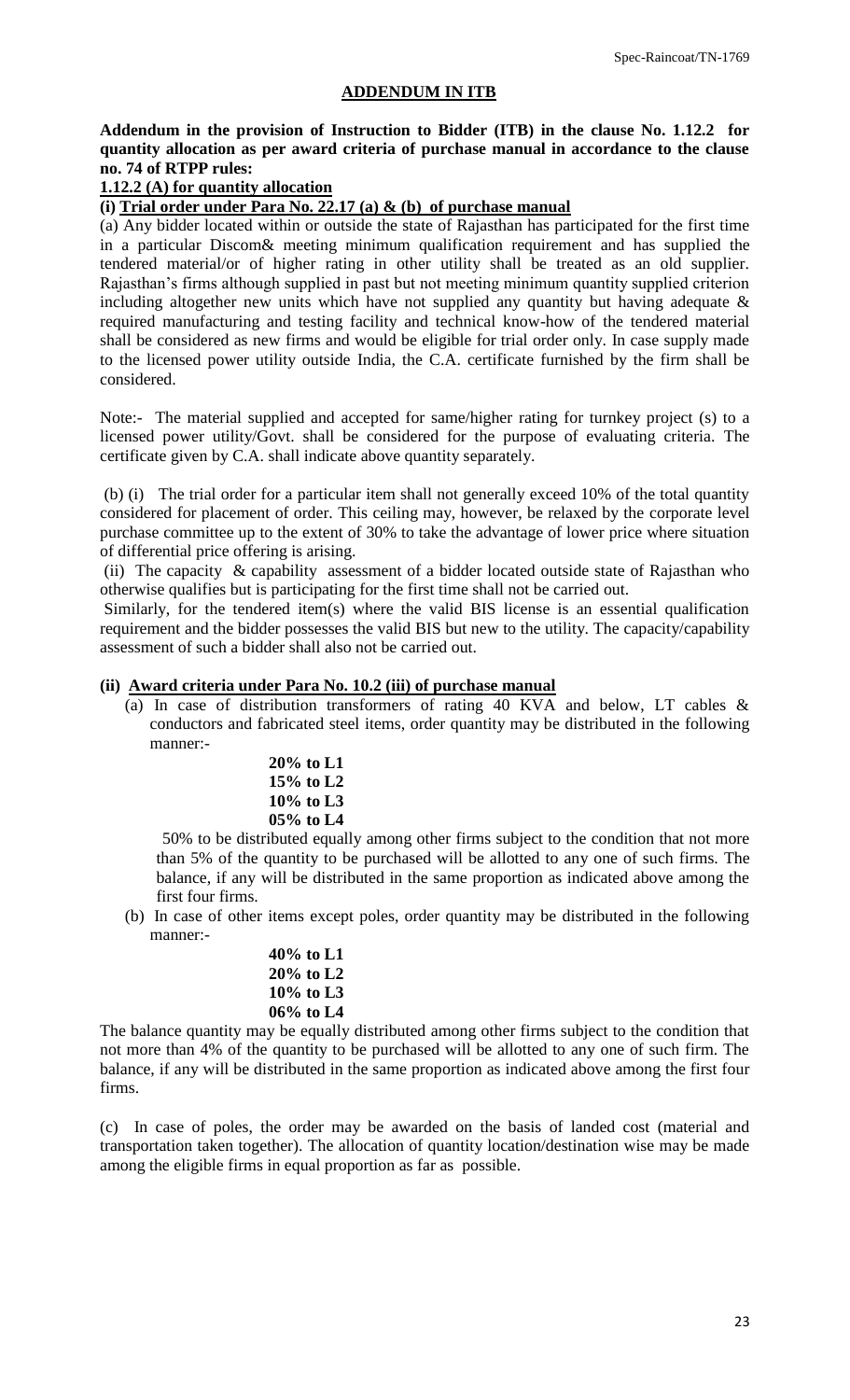# **APPENDIX-A**

Bank Guarantee No. Security Amount : \_\_\_\_\_\_\_\_. Issued on dated : \_\_\_\_\_\_\_\_\_\_\_\_\_. Valid upto : \_\_\_\_\_\_\_\_.

Claim upto / Grace period: \_\_\_\_\_\_\_\_\_.

#### **PERFORMA OF BANK GUARANTEE FOR BID SECURITY**

(Bank Guarantee in lieu of bid Security on non-judicial Stamp Paper of Rajasthan State of 0.25% of the B.G. value or Rs.25,000/-, whichever is less)

To,

The Superintending Engineer (MM&C), Jodhpur Vidyut Vitaran Nigam Limited, Jodhpur.

| 1. Whereas $\_\_$ | (name of the Bidder) (hereinafter called "the Bidder") has                                    |  |
|-------------------|-----------------------------------------------------------------------------------------------|--|
|                   | submitted its bid dated _______ (date of submission of bid) for __________ (name of contract/ |  |
|                   | name of the material with Bid no. / TN No. ) (hereinafter called 'the Bid'').                 |  |
|                   | 2. KNOW ALL PEOPLE by these presents that WE ______________ (name and address of              |  |
|                   | branch of Bank ) of _________ (name of country), having our registered office at              |  |
|                   | (addresses of bank) (hereinafter called 'the Bank''), are bound                               |  |

unto \_\_\_\_\_\_\_\_\_\_\_\_\_\_\_ (name of Purchaser) (hereinafter called "the Purchaser") in the sum of Rs. \*\_\_\_\_\_\_\_\_\_\_\_\_\_\_ for which payment well and truly to be made to the said Purchaser, the Bank binds itself, its successors, and assigns by these presents sealed with the Common Seal of the said Bank this day of 20

3. THE CONDITIONS of this obligation are :

i. If the bidder withdraws its Bid during the period of bid validity specified by the Bidder in the Bid Form; or

ii. If the bidder refuses to accept the correction of error in his Bid; or

iii. If the bidder, having been notified of the acceptance of its Bid by the purchaser during the period of bid validity:

a. Fails or refuses to execute the Contract Agreement within the time specified in purchase / work order, if required, or

b. Fails or refuses to furnish the performance security within the time specified in purchase / work order in accordance with the GCC, or

c. Fails to commence supply of goods or services or execute work as per purchase / work order within time specified.

iv. If the bidder breaches any provision of the Code of integrity specified in the RTPP Act and Chapter VI of the RTPP Rules.

4. We undertake unconditionally and irrevocably to guarantee as primary obligator and not as surety merely to pay to the purchaser a sum of Rs. \_\_\_\_\_\_\_\_\_\_\_\_ (in words Rs.

\_\_\_\_\_\_\_\_\_\_\_\_\_\_\_\_\_\_\_\_\_\_\_\_\_\_\_\_\_\_\_\_\_\_\_\_\_\_) upon receipt of its first written demand, without the purchaser having to substantiate its demand, provided that in its demand the Purchaser will note that the amount claimed by it is due to it owing to the occurrence of one or all of the above three conditions specifying the occurred condition or conditions.

<sup>5.</sup> The decision of the Superintending Engineer (MM&C), Jodhpur Vidyut Vitaran Nigam Limited, Jodhpur shall be final whether breach has been committed on the right to demand the amount of guarantee from us which has accrued to the purchaser.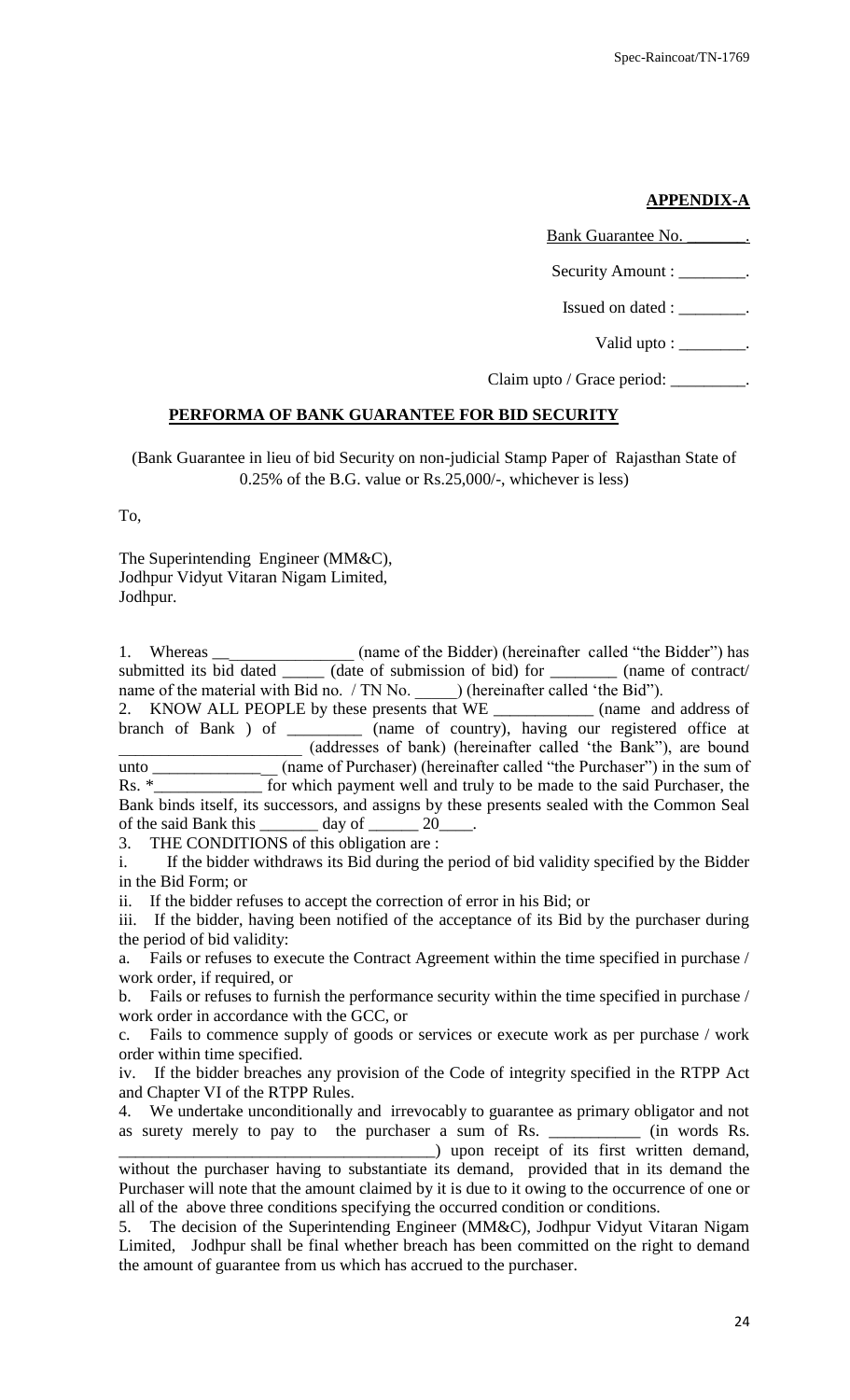6. This guarantee shall not cease or determine, if the purchaser grants time or indulgence or vary the terms of the contract with the Contractor or without our consent or knowledge.

7. The guarantee herein contained shall not be affected by any change in the constitution of the Contractor.

8. We \_\_\_\_\_\_\_\_\_\_(Bank Name) further undertake not to revoke this guarantee during its currency except with the previous consent of the Superintending Engineer (MM&C), Jodhpur Vidyut Vitaran Nigam Limited, Jodhpur.

9. All disputes arising under the said guarantee between the Bank and the Nigam or between the Contractor and the Nigam pertaining to the guarantee, shall be subject to the jurisdiction of the Courts in Jodhpur, Rajasthan alone.

10. This guarantee will remain in force up to and including one hundred eighty (180) days after the date of the opening of bids, i.e. upto \_\_\_\_\_\_\_\_\_\_\_, with a further grace period of Ninety (90) days and any demand in respect thereof should reach the Bank not later than the above date.

Yours faithfully,

Bankers (EXECUTANT) Signed by the above named Bank in presence of : (signature with full Name and Address)

Witness :

1. \_\_\_\_\_\_\_\_\_\_\_\_\_\_\_\_\_\_\_\_\_\_. 2. \_\_\_\_\_\_\_\_\_\_\_\_\_\_\_\_.

Attested by Notary Public, First Class Magistrate or directly confirmed by the executing Bank.

\* The Bidder should insert the amount of the guarantee in words and figures denominated in the currency of bid.

**Note** : In case the bid is submitted by a Joint Venture, the Bid Bank guarantee shall be in the name of Lead partner or in the name of joint venture partners submitting the Bid covering all the partners of the joint venture.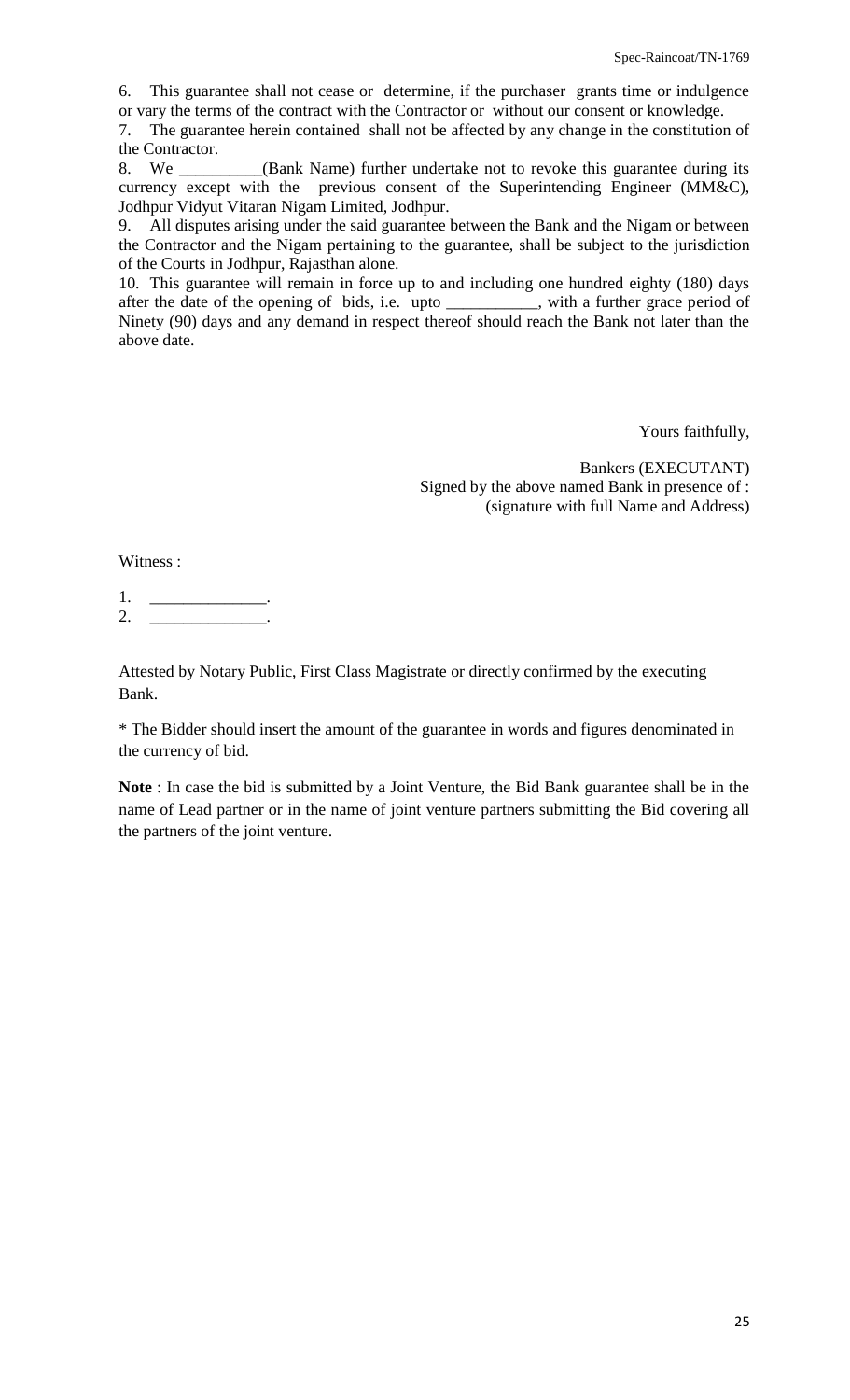#### **APPENDIX-B**

#### **Declaration by the Bidder**

(On Rajasthan Non-Judicial Stamp Paper worth Rs.100/- + Surcharge on Stamp Paper as per rules)

In relation to my/ our bid submitted to SE (MM&C) JdVVNL, Jodhpur, For procurement of \_\_\_\_\_\_\_\_\_\_\_\_\_\_\_\_\_\_\_\_\_\_\_\_\_\_\_\_\_\_\_\_\_\_\_\_\_\_\_\_\_\_\_\_\_\_\_\_\_\_\_\_\_\_\_ in response to their notice inviting bids under TN- \_\_\_\_\_\_\_\_\_\_\_\_\_\_ I/We hereby declare that: -

**\_\_\_\_\_\_\_\_\_\_\_\_\_\_\_\_\_\_\_**

We are qualified, not insolvent, not in receivership, not bankrupt or being wound up, not have affairs administered by a court or a judicial officers, not have business activities suspended, not blacklisted or debarred by any utility/ government agency, not have a conflict of interest.

Signed\_\_\_\_\_\_\_\_\_\_\_\_\_\_\_\_\_\_\_\_\_\_\_\_\_\_\_\_\_\_\_\_ Name

In the capacity of

Duly authorized to sign the bid for an on behalf of :

Dated on \_\_\_\_\_\_ day of \_\_\_\_\_\_\_\_\_\_\_\_\_\_\_\_

Corporate Seal \_\_\_\_\_\_\_\_\_\_\_\_\_\_\_\_\_\_\_\_\_\_\_\_\_\_\_